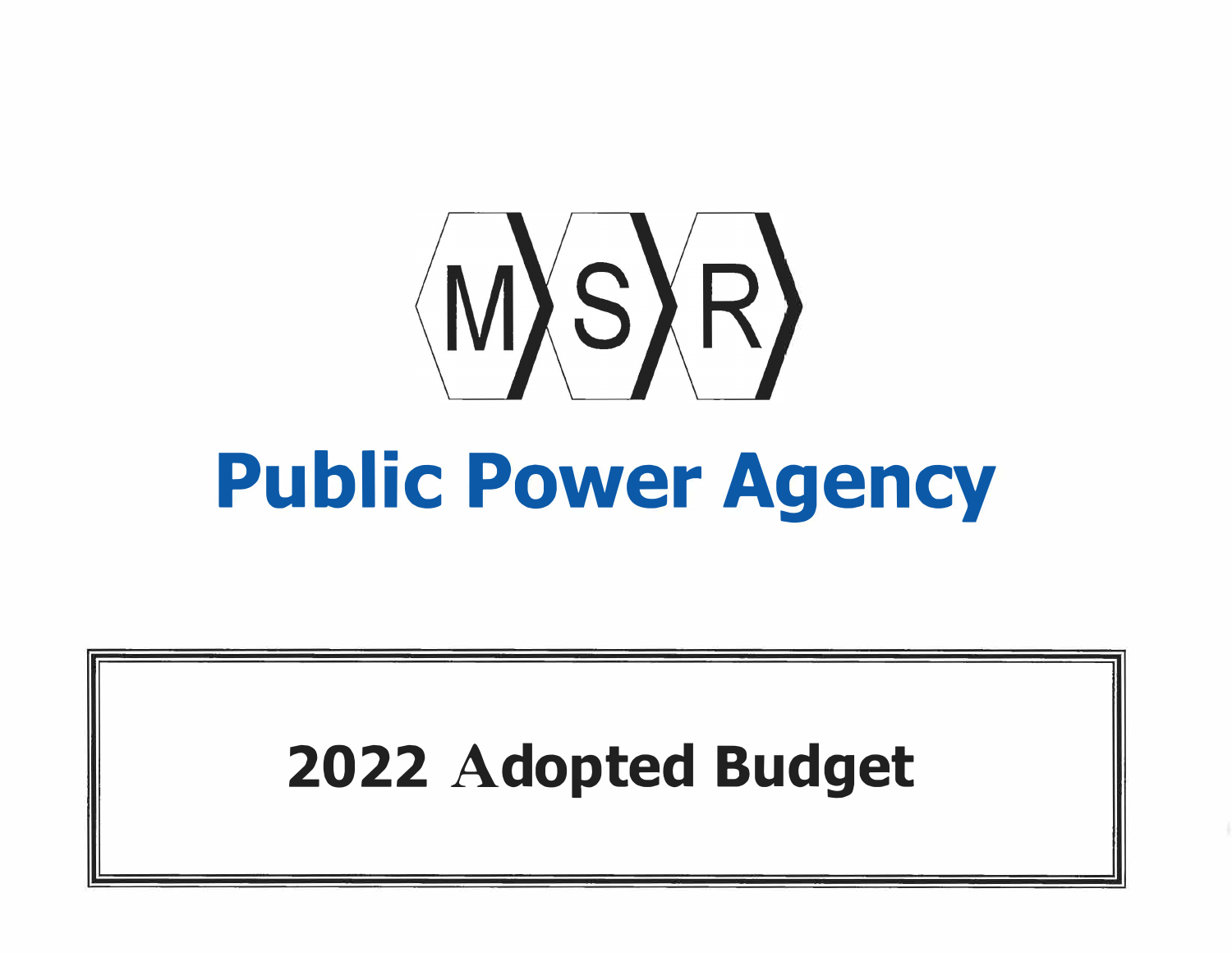# **MSR PUBLIC POWER AGENCY SUMMARY 2022 BUDGET**

|                                     | 2021          | 2021         | 2022          | 2023          |
|-------------------------------------|---------------|--------------|---------------|---------------|
|                                     | <b>Budget</b> | Year To Date | <b>Budget</b> | <b>Budget</b> |
|                                     |               | Estimated    |               | Estimate      |
|                                     |               |              |               |               |
| <b>FUNDS PROVIDED:</b>              |               |              |               |               |
| <b>Operating Revenue</b>            | 82,114,394    | 84,274,059   | 67,677,066    | 52,228,327    |
| Other Revenue                       | 800,000       | 210,000      | 190,000       | 160,000       |
|                                     |               |              |               |               |
| <b>Fund Provided</b>                | 82,914,394    | 84,484,059   | 67,867,066    | 52,388,327    |
| <b>FUNDS APPLIED:</b>               |               |              |               |               |
| Agency Administration & General     | 434,690       | 400,054      | 433,770       | 485,370       |
| <b>Agency Debt Administrative</b>   | 45,000        | 26,713       | 54,500        | 6,000         |
| Generation Administrative & General | 172,000       | 301,817      | 227,000       | 196,000       |
| <b>Generation Plant Costs</b>       | 3,437,000     | 3,300,000    | 1,791,000     | 129,000       |
| Renewable Administrative            | 486,000       | 403,478      | 461,000       | 455,000       |
| <b>Coordinating Services</b>        | 475,000       | 437,596      | 485,000       | 495,000       |
| Regulatory & Compliance             | 146,000       | 79,110       | 91,000        | 105,000       |
| Purchase Power-Big Horn 1           | 34,368,264    | 35,839,841   | 34,807,191    | 34,836,717    |
| Purchase Power-Big Horn 2           | 14,939,420    | 15,737,450   | 15,594,480    | 15,649,240    |
| Interest Expense-Generation         | 1.950.500     | 1,950,500    | 660,625       |               |
| Principal Payments-Generation       | 25,797.500    | 25,797,500   | 13,212,500    |               |
|                                     |               |              |               |               |
| <b>Funds Applied</b>                | 82,251,374    | 84,274,059   | 67,818,066    | 52,357,327    |
|                                     |               |              |               |               |
| <b>SURPLUS (DEFICIT) REVENUE</b>    | 663,020       | 210,000      | 49,000        | 31,000        |

 $\sim 100$  km s  $^{-1}$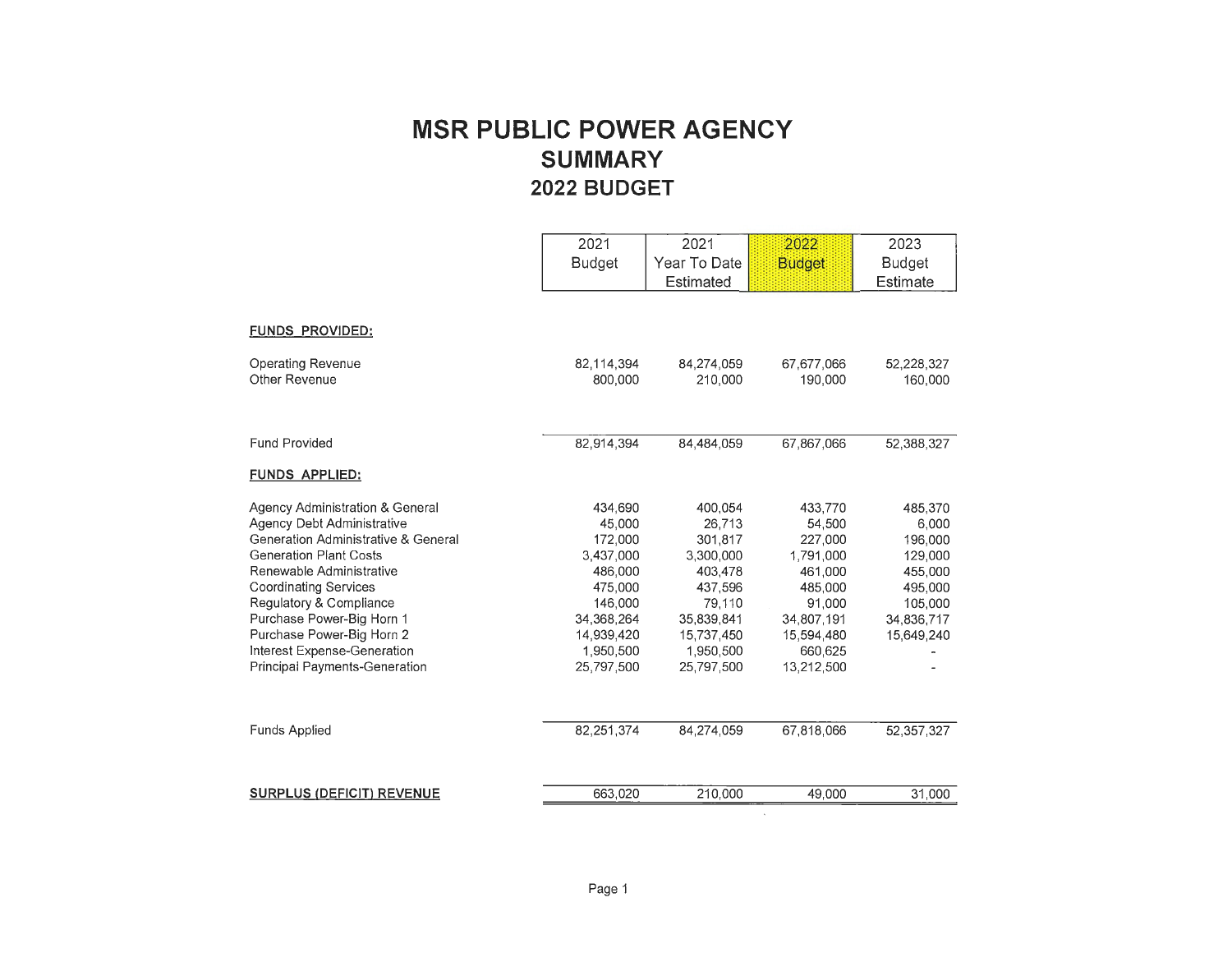#### **MSR PUBLIC POWER AGENCY 2022 Budget Summary**

|                                          | <b>JAN</b>  | FEB         | MAR         | <b>APR</b>  | MAY         | JUN       | JUL                      | AUG            | <b>SEP</b>  | OCT            | <b>NOV</b>     | DEC                      | <b>TOTAL</b> |
|------------------------------------------|-------------|-------------|-------------|-------------|-------------|-----------|--------------------------|----------------|-------------|----------------|----------------|--------------------------|--------------|
|                                          |             |             |             |             |             |           |                          |                |             |                |                |                          |              |
| <b>REVENUE FROM MEMBERS</b>              |             |             |             |             |             |           |                          |                |             |                |                |                          |              |
| Modesto Irrigation District              | 2.520.395   | 2,684,437   | 2,811,388   | 2,869,468   | 2,573,755   | 2,605,735 | 1,039,688                | 997,138        | 1,044,593   | 1,263,676      | 1,321,679      | 1,264,497                | 22,996,449   |
| City of Santa Clara                      | 2,735,029   | 2,977,093   | 3,317,505   | 3,491,622   | 3,042,175   | 3,160,253 | 1,837,534                | 1,766,642      | 1,669,625   | 1,959,789      | 2,000,702      | 1,881,470                | 29,839,439   |
| City of Redding                          | 1,293,241   | 1,411,063   | 1,619,569   | 1,729,045   | 1,506,620   | 1,583,919 | 985,720                  | 948,947        | 855,009     | 986,982        | 994.449        | 926,614                  | 14,841,178   |
|                                          |             |             |             |             | 7,122,550   | 7,349,907 | 3,862,942                | 3,712,727      | 3,569,227   | 4,210,447      | 4,316,830      | 4,072,581                | 67,677,066   |
| <b>TOTAL</b>                             | 6,548,665   | 7,072,593   | 7,748,462   | 8,090,135   |             |           |                          |                |             |                |                |                          |              |
|                                          |             |             |             |             |             |           |                          |                |             |                |                |                          |              |
|                                          |             |             |             |             |             |           |                          |                |             |                |                |                          |              |
| <b>BUDGET AMOUNTS / TRUE UP YEAR END</b> |             |             |             |             |             |           |                          |                |             |                |                |                          |              |
| Agency Administration & General          | 52,080      | 52,081      | 52,081      | 52,081      | 52,081      | 52,081    | 20,215                   | 20,214         | 20,214      | 20,214         | 20,214         | 20,214                   | 433,770      |
| Agency Debt Administrative               | 4.545       | 4.541       | 4,541       | 4,541       | 4,541       | 4,541     | 4,545                    | 4,541          | 4,541       | 4,541          | 4,541          | 4,541                    | 54,500       |
| Generation Administrative & General      | 18,920      | 18,916      | 18,916      | 18,916      | 18,916      | 18,916    | 18,920                   | 18.916         | 18,916      | 18,916         | 18,916         | 18,916                   | 227,000      |
| <b>Generation Plant Costs</b>            | 286,750     | 286,750     | 286,750     | 286,750     | 286,750     | 286,750   | 11,750                   | 11,750         | 11,750      | 11,750         | 11,750         | 11,750                   | 1,791,000    |
| Generation Plant Costs-Non Billiable     | (11,750)    | (11, 750)   | (11,750)    | (11,750)    | (11,750)    | (11,750)  | (11, 750)                | (11, 750)      | (11,750)    | (11, 750)      | (11, 750)      | (11,750)                 | (141,000)    |
|                                          |             |             |             |             |             |           | $\sim$                   |                |             | $\overline{a}$ |                |                          | 660,625      |
| Interest Expense-Generation              | 110,105     | 110,104     | 110,104     | 110,104     | 110,104     | 110,104   |                          |                |             |                |                |                          |              |
| Principal Payments-Generation            | 2,202,085   | 2,202,083   | 2,202,083   | 2,202,083   | 2,202,083   | 2,202,083 | $\overline{\phantom{a}}$ | $\overline{a}$ |             | ٠              | $\overline{a}$ | $\overline{\phantom{a}}$ | 13,212,500   |
| ALLOCATED 50/35/15                       | 2,662,735   | 2,662,725   | 2,662,725   | 2,662,725   | 2,662,725   | 2,662,725 | 43,680                   | 43,671         | 43,671      | 43,671         | 43,671         | 43,671                   | 16,238,395   |
|                                          |             |             |             |             |             |           |                          |                |             |                |                |                          |              |
| <b>BUDGET AMOUNTS / TRUE UP YEAR END</b> |             |             |             |             |             |           |                          |                |             |                |                |                          |              |
| Renewable Administrative                 | 38,410      | 38,418      | 38,418      | 38,418      | 38,418      | 38,418    | 38,410                   | 38,418         | 38,418      | 38,418         | 38,418         | 38,418                   | 461,000      |
|                                          |             |             |             |             |             |           |                          |                |             |                |                |                          |              |
| ALLOCATED 23/49/28                       |             |             |             |             |             |           |                          |                |             |                |                |                          |              |
| MID                                      | 8,834       | 8,836       | 8.836       | 8,836       | 8,836       | 8,836     | 8,834                    | 8,836          | 8,836       | 8,836          | 8,836          | 8,836                    |              |
| SC                                       | 18,821      | 18,825      | 18,825      | 18,825      | 18,825      | 18,825    | 18,821                   | 18,825         | 18,825      | 18,825         | 18,825         | 18,825                   |              |
| <b>REU</b>                               | 10,755      | 10.757      | 10.757      | 10.757      | 10,757      | 10,757    | 10,755                   | 10,757         | 10,757      | 10,757         | 10.757         | 10,757                   |              |
|                                          |             |             |             |             |             |           |                          |                |             |                |                |                          |              |
| <b>Coordinating Services</b>             | 40,415      | 40,417      | 40,417      | 40,417      | 40,417      | 40,417    | 40.415                   | 40,417         | 40,417      | 40,417         | 40,417         | 40,417                   | 485,000      |
| <b>Regulatory &amp; Compliance</b>       | 7,585       | 7,583       | 7.583       | 7,583       | 7,583       | 7,583     | 7.585                    | 7,583          | 7,583       | 7.583          | 7.583          | 7.583                    | 91,000       |
| ALLOCATED 40/40/20                       | 48,000      | 48,000      | 48,000      | 48,000      | 48,000      | 48,000    | 48,000                   | 48,000         | 48,000      | 48,000         | 48,000         | 48,000                   | 576,000      |
|                                          |             |             |             |             |             |           |                          |                |             |                |                |                          |              |
| <b>MID</b>                               | 19,200      | 19,200      | 19,200      | 19,200      | 19,200      | 19,200    | 19,200                   | 19,200         | 19,200      | 19,200         | 19,200         | 19.200                   |              |
| SC                                       | 19,200      | 19,200      | 19,200      | 19,200      | 19,200      | 19,200    | 19,200                   | 19,200         | 19,200      | 19,200         | 19,200         | 19,200                   |              |
| <b>REU</b>                               | 9,600       | 9,600       | 9,600       | 9,600       | 9,600       | 9,600     | 9,600                    | 9,600          | 9,600       | 9,600          | 9,600          | 9,600                    |              |
|                                          |             |             |             |             |             |           |                          |                |             |                |                |                          |              |
| Renewable & Overheads                    | 86,410      | 86,418      | 86,418      | 86,418      | 86,418      | 86,418    | 86,410                   | 86,418         | 86,418      | 86,418         | 86,418         | 86,418                   | 1,037,000    |
|                                          |             |             |             |             |             |           |                          |                |             |                |                |                          |              |
| <b>ACTUAL VARIABLE AMOUNTS</b>           |             |             |             |             |             |           |                          |                |             |                |                |                          |              |
| Purchase Power-Big Hom 1                 | 2,499,986   | 2,837,254   | 3,434,112   | 3.747.493   | 3,110,789   | 3,332,062 | 2,744,267                | 2,639,000      | 2,370,097   | 2,747,876      | 2.769.189      | 2,575,066                | 34,807,191   |
| Purchase Power-Big Horn 2                | 1,299,534   | 1,486,195   | 1,565,206   | 1,593,498   | 1,262,617   | 1,268,701 | 988,585                  | 943,637        | 1,069,040   | 1,332,481      | 1,417,551      | 1,367,435                | 15,594,480   |
| Generation Fuel                          | $\mathbf 0$ | 0           | $^{\circ}$  | $\mathbf 0$ | 0           | 0         | $\Omega$                 | 0              | 0           | $^{\circ}$     | 0              | 0                        | $\Omega$     |
| <b>Transmission Losses</b>               | 0           | 0           | $\mathbf 0$ | 0           | $\Omega$    | $\Omega$  | $^{\circ}$               | 0              | $\mathbb O$ | $\Omega$       | 0              | $\circ$                  | $\Omega$     |
|                                          |             |             |             |             |             |           |                          |                |             |                |                |                          |              |
|                                          | 3,799,520   | 4.323.449   | 4,999,318   | 5,340,991   | 4,373,406   | 4,600,763 | 3,732,852                | 3,582,637      | 3,439,137   | 4,080,357      | 4,186,740      | 3,942,501                | 50,401,671   |
|                                          |             |             |             |             |             |           |                          |                |             |                |                |                          |              |
| <b>ACTUAL AMOUNTS (OWNERSHIP SHARE)</b>  |             |             |             |             |             |           |                          |                |             |                |                |                          |              |
| Generation Operation & Maintenance       | 0           | $\mathbf 0$ | 0           | 0           | $^{\circ}$  | 0         | $^{\circ}$               | 0              | $\mathbf 0$ | 0              | 0              | 0                        | $\Omega$     |
| <b>Generation Capital</b>                | 0           | $\Omega$    | 0           | $\circ$     | $\mathbf 0$ | 0         | $\Omega$                 | 0              | $\mathbf 0$ | $\mathbf 0$    | $\Omega$       | 0                        | $\Omega$     |
| <b>Transmission Capital</b>              | $\Omega$    | 0           | 0           | $^{\circ}$  | 0           | $\Omega$  | 0                        | $\Omega$       | $\circ$     | $\Omega$       | $\Omega$       | 0                        | 0            |
|                                          | $\Omega$    | $\Omega$    | 0           | $\Omega$    | $^{\circ}$  | $\Omega$  | $\Omega$                 | 0              | $\Omega$    | $\Omega$       | 0              | $\Omega$                 | $\Omega$     |
| ALLOCATED 50/35/15                       |             |             |             |             |             |           |                          |                |             |                |                |                          |              |
| <b>TOTAL</b>                             | 6,548,665   | 7,072,592   | 7,748,461   | 8,090,134   | 7,122,549   | 7,349,906 | 3,862,942                | 3,712,726      | 3,569,226   | 4,210,446      | 4,316,829      | 4,072,530                | 67,677,066   |
|                                          |             |             |             |             |             |           |                          |                |             |                |                |                          |              |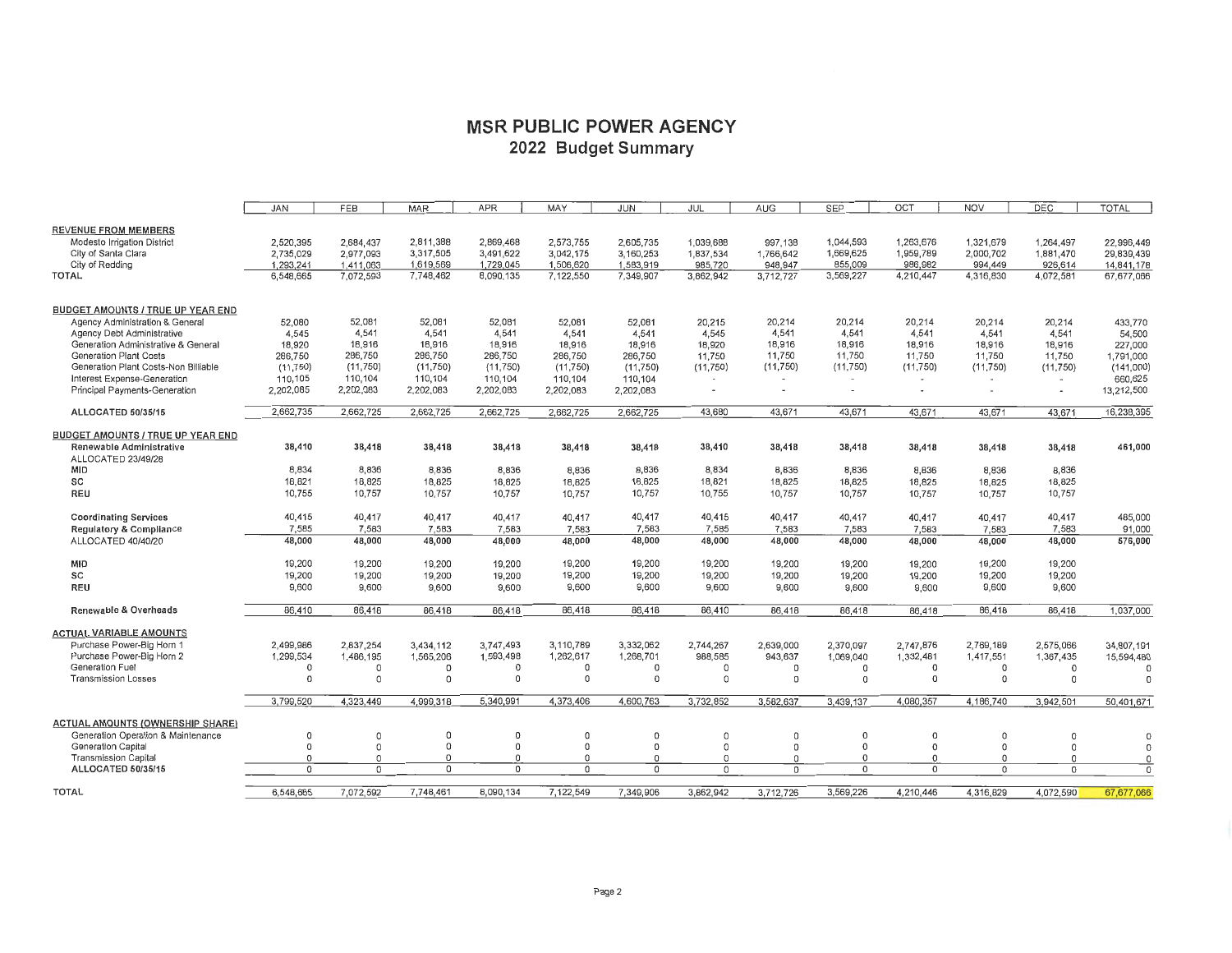#### **MSR PUBLIC POWER AGENCY 2023 Budget Summary**

|                                          | <b>JAN</b> | FEB        | <b>MAR</b> | <b>APR</b>  | MAY       | JUN           | JUL           | AUG           | <b>SEP</b>    | OCT           | <b>NOV</b> | DEC              | <b>TOTAL</b> |
|------------------------------------------|------------|------------|------------|-------------|-----------|---------------|---------------|---------------|---------------|---------------|------------|------------------|--------------|
|                                          |            |            |            |             |           |               |               |               |               |               |            |                  |              |
| <b>REVENUE FROM MEMBERS</b>              |            |            |            |             |           |               |               |               |               |               |            |                  |              |
| Modesto Irrigation District              | 1,230,002  | 1.394.463  | 1.521.590  | 1,579,733   | 1,283,281 | 1,315,275     | 1,039,647     | 996,996       | 1.044.731     | 1,267,901     | 1,326,106  | 1,268,724        | 15,268,449   |
| City of Santa Clara                      | 1,831,442  | 2,073,731  | 2.414.237  | 2,588,389   | 2,138,543 | 2,256,629     | 1,837,304     | 1,766,358     | 1.669.492     | 1.966.452     | 2,007,512  | 1,887,818        | 24,437,907   |
| City of Redding                          | 905,457    | 1,023,278  | 1,231,784  | 1,341,260   | 1,118,835 | 1.196.134     | 985,249       | 948,475       | 854.537       | 990,024       | 997,521    | 929.417          | 12,521,971   |
| <b>TOTAL</b>                             | 3.966.901  | 4.491.472  | 5,167,611  | 5,509,382   | 4,540,659 | 4,768,038     | 3,862,200     | 3,711,829     | 3,568,760     | 4.224,377     | 4,331,139  | 4,085,959        | 52,228,327   |
|                                          |            |            |            |             |           |               |               |               |               |               |            |                  |              |
|                                          |            |            |            |             |           |               |               |               |               |               |            |                  |              |
|                                          |            |            |            |             |           |               |               |               |               |               |            |                  |              |
| BUDGET AMOUNTS / TRUE UP YEAR END        |            |            |            |             |           |               |               |               |               |               | 21,963     | 21,963           | 485,370      |
| Agency Administration & General          | 58,935     | 58,930     | 58,930     | 58,930      | 58,930    | 58,930<br>500 | 21,970<br>500 | 21,963<br>500 | 21,963<br>500 | 21,963<br>500 | 500        | 500              | 6,000        |
| Agency Debt Administrative               | 500        | 500        | 500        | 500         | 500       |               |               |               |               |               |            |                  | 196,000      |
| Generation Administrative & General      | 16,335     | 16,333     | 16,333     | 16.333      | 16,333    | 16,333        | 16,335        | 16,333        | 16.333        | 16,333        | 16,333     | 16,333<br>10,750 | 129,000      |
| <b>Generation Plant Costs</b>            | 10,750     | 10,750     | 10.750     | 10.750      | 10.750    | 10,750        | 10,750        | 10,750        | 10,750        | 10,750        | 10,750     |                  |              |
| Generation Plant Costs-Non Billiable     | (10, 750)  | (10, 750)  | (10,750)   | (10, 750)   | (10, 750) | (10, 750)     | (10, 750)     | (10, 750)     | (10, 750)     | (10, 750)     | (10, 750)  | (10, 750)        | (129,000)    |
| Interest Expense-Generation              | $\circ$    | $\Omega$   | 0          | $\Omega$    | $\Omega$  | $\Omega$      | $\Omega$      | $\Omega$      | 0             | $\Omega$      | 0          | $\Omega$         | $\Omega$     |
| Principal Payments-Generation            | 0          | $\Omega$   | $\Omega$   | $\circ$     | $\Omega$  | 0             | $\Omega$      | $\Omega$      | $\circ$       | 0             | 0          | $^{\circ}$       | $\Omega$     |
|                                          |            |            |            |             |           |               |               |               |               |               |            |                  |              |
| ALLOCATED 50/35/15                       | 75,770     | 75.763     | 75,763     | 75,763      | 75.763    | 75.763        | 38,805        | 38,796        | 38,796        | 38,796        | 38,796     | 38,796           | 687,370      |
|                                          |            |            |            |             |           |               |               |               |               |               |            |                  |              |
| <b>BUDGET AMOUNTS / TRUE UP YEAR END</b> |            |            |            |             |           |               |               |               |               |               |            |                  |              |
| Renewable Administrative                 | 37,910     | 37,918     | 37,918     | 37,918      | 37,918    | 37,918        | 37,910        | 37,918        | 37,918        | 37,918        | 37,918     | 37,918           | 455,000      |
| ALLOCATED 23/49/28                       |            |            |            |             |           |               |               |               |               |               |            |                  |              |
| MID                                      | 8,719      | 8,721      | 8,721      | 8,721       | 8,721     | 8.721         | 8,719         | 8,721         | 8.721         | 8.721         | 8.721      | 8,721            |              |
| SC                                       | 18,576     | 18,580     | 18,580     | 18,580      | 18,580    | 18,580        | 18,576        | 18,580        | 18,580        | 18,580        | 18,580     | 18,580           |              |
| <b>REU</b>                               | 10,615     | 10,617     | 10,617     | 10,617      | 10.617    | 10.617        | 10,615        | 10,617        | 10.617        | 10.617        | 10.617     | 10,617           |              |
|                                          |            |            |            |             |           |               |               |               |               |               |            |                  |              |
| <b>Coordinating Services</b>             | 41,250     | 41,250     | 41,250     | 41,250      | 41,250    | 41,250        | 41.250        | 41.250        | 41,250        | 41,250        | 41,250     | 41,250           | 495,000      |
| Regulatory & Compliance                  | 8,750      | 8,750      | 8,750      | 8.750       | 8,750     | 8,750         | 8,750         | 8,750         | 8.750         | 8,750         | 8,750      | 8,750            | 105,000      |
| ALLOCATED 40/40/20                       | 50,000     | 50,000     | 50,000     | 50,000      | 50,000    | 50,000        | 50,000        | 50,000        | 50,000        | 50,000        | 50,000     | 50,000           | 600,000      |
|                                          |            |            |            |             |           |               |               |               |               |               |            |                  |              |
| MID                                      | 20,000     | 20,000     | 20,000     | 20,000      | 20,000    | 20,000        | 20,000        | 20,000        | 20,000        | 20,000        | 20,000     | 20,000           |              |
| SC                                       | 20,000     | 20,000     | 20,000     | 20,000      | 20,000    | 20,000        | 20,000        | 20,000        | 20,000        | 20,000        | 20,000     | 20,000           |              |
|                                          |            |            |            |             |           |               |               | 10,000        | 10,000        | 10,000        | 10,000     | 10,000           |              |
| REU                                      | 10,000     | 10,000     | 10,000     | 10,000      | 10,000    | 10,000        | 10,000        |               |               |               |            |                  |              |
|                                          |            |            |            |             |           |               |               |               |               | 87.918        | 87.918     | 87,918           | 1,055,000    |
| Renewable & Overheads                    | 87,910     | 87,918     | 87.918     | 87,918      | 87.918    | 87.918        | 87,910        | 87,918        | 87,918        |               |            |                  |              |
|                                          |            |            |            |             |           |               |               |               |               |               |            |                  |              |
| <b>ACTUAL VARIABLE AMOUNTS</b>           |            |            |            |             |           |               |               |               |               |               |            |                  |              |
| Purchase Power-Big Horn 1                | 2.499.986  | 2,837,254  | 3,434,112  | 3,747,493   | 3.110.789 | 3.332.062     | 2,744,267     | 2,639,000     | 2,370,097     | 2,757,917     | 2,779,313  | 2,584,427        | 34.836,717   |
| Purchase Power-Big Horn 2                | 1,303,234  | 1,490,537  | 1,569,818  | 1,598,208   | 1,266,189 | 1,272,295     | 991,217       | 946,115       | 1,071,949     | 1,339,746     | 1,425,112  | 1,374,820        | 15,649,240   |
| <b>Generation Fuel</b>                   | $\circ$    | $\Omega$   | $\Omega$   | $\Omega$    | $\Omega$  | 0             | $\circ$       | $\Omega$      | $\circ$       | 0             | $\Omega$   | 0                | $\Omega$     |
| <b>Transmission Losses</b>               | 0          | $^{\circ}$ | $\Omega$   | $\circ$     | 0         | 0             | 0             | $\Omega$      | 0             | 0             | 0          | $\Omega$         | 0            |
|                                          |            |            |            |             |           |               |               |               |               |               |            |                  |              |
|                                          | 3,803,220  | 4.327.791  | 5,003,930  | 5,345,701   | 4,376,978 | 4.604.357     | 3.735.484     | 3,585,115     | 3,442,046     | 4,097,663     | 4.204.425  | 3,959,247        | 50,485,957   |
|                                          |            |            |            |             |           |               |               |               |               |               |            |                  |              |
| <b>ACTUAL AMOUNTS (OWNERSHIP SHARE)</b>  |            |            |            |             |           |               |               |               |               |               |            |                  |              |
| Generation Operation & Maintenance       | $\Omega$   | $\circ$    | $\circ$    | $\Omega$    | 0         | $\Omega$      | $\circ$       | $\Omega$      | $\circ$       | 0             | 0          | 0                | 0            |
| <b>Generation Capital</b>                | $\Omega$   | $^{\circ}$ | $\circ$    | $\mathbf 0$ | 0         | 0             | $\Omega$      | $\Omega$      | $\Omega$      | 0             | 0          | $\circ$          | $\mathbb O$  |
| <b>Transmission Capital</b>              | $\circ$    | 0          | $\circ$    | $\mathbf 0$ | 0         | $\Omega$      | 0             | 0             | $\Omega$      | 0             | 0          | 0                | 0            |
| ALLOCATED 50/35/15                       | 0          | $\circ$    | $\circ$    | $\circ$     | 0         | 0             | $\Omega$      | $\Omega$      | $\Omega$      | $\Omega$      | 0          | 0                | 0            |
|                                          |            |            |            |             |           |               |               |               |               |               |            |                  |              |
| <b>TOTAL</b>                             | 3,966,900  | 4.491.472  | 5.167,611  | 5,509,382   | 4,540,659 | 4.768.038     | 3,862,199     | 3,711,829     | 3,568,760     | 4,224,377     | 4,331,139  | 4,085,931        | 52.228.327   |

 $\geq$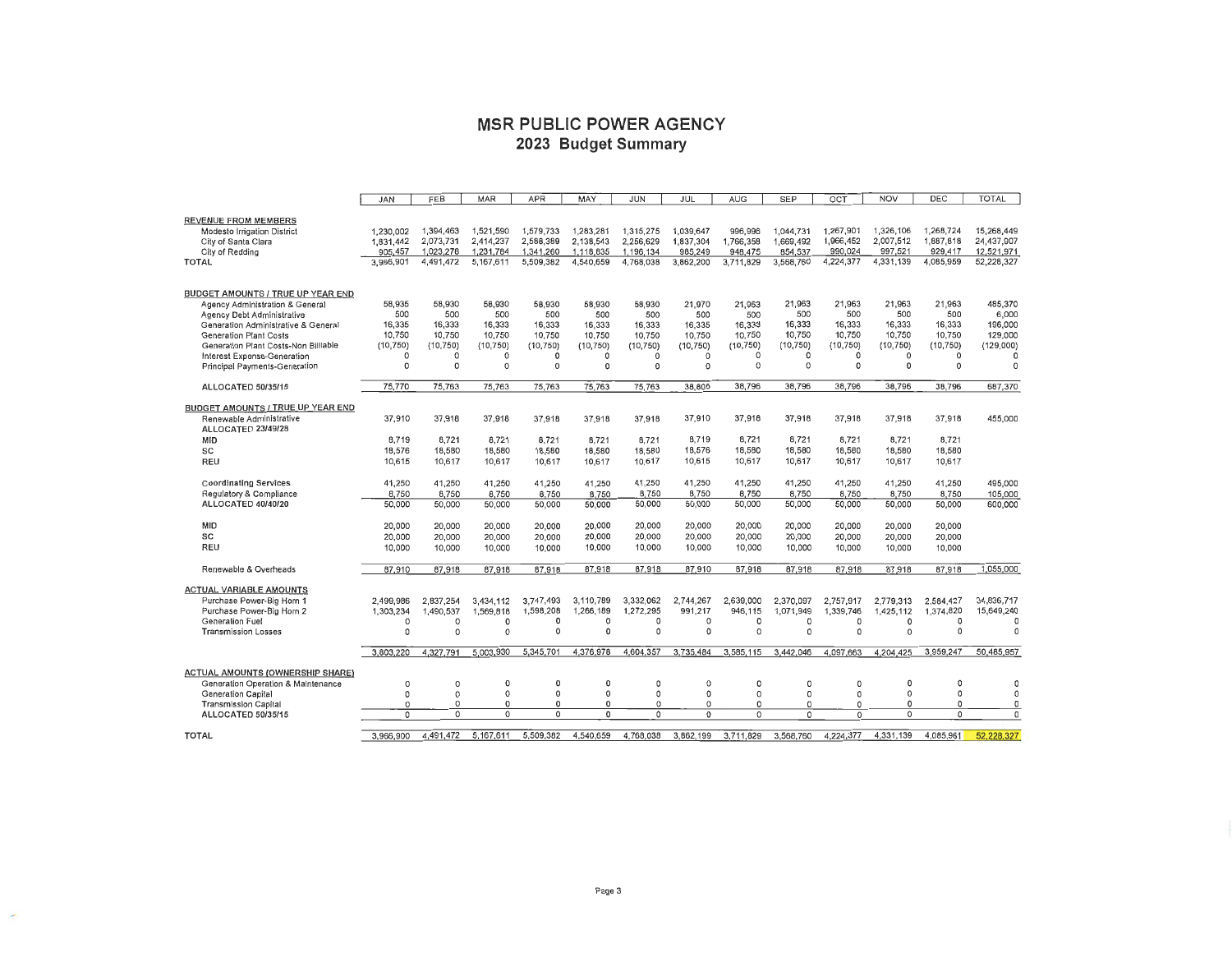# **MSR PUBLIC POWER AGENCY PROJECTED DEBT SERVICE CALCULATION**

| <b>Debt Service Requirements</b>                                                                                                                                                                                                                                                                                  | 2022                                                                                        | 2023 |
|-------------------------------------------------------------------------------------------------------------------------------------------------------------------------------------------------------------------------------------------------------------------------------------------------------------------|---------------------------------------------------------------------------------------------|------|
| Series 2018R Bonds Interest Expense                                                                                                                                                                                                                                                                               | 660,625                                                                                     |      |
| Series 2018R Bonds Principal Expense                                                                                                                                                                                                                                                                              | 13,212,500                                                                                  |      |
| <b>Total Debt Service</b>                                                                                                                                                                                                                                                                                         | 13,873,125                                                                                  |      |
| <b>Operating Revenue</b><br>Other Revenue<br><b>Operating Expense</b><br>Interest Expense included in Operating Expenses<br>Debt Service Principal included in Operating Expenses<br>Capital included in Operating Expenses<br>San Juan Reclamation Trust included in Operating Expense<br>Subtotal - Net Revenue | 67,677,066<br>190,000<br>(67, 677, 066)<br>660,625<br>13,212,500<br>1,650,000<br>15,713,125 |      |
| Debt Service Coverage                                                                                                                                                                                                                                                                                             | 1.133                                                                                       |      |
| Required Debt Service Coverage                                                                                                                                                                                                                                                                                    | 1.100                                                                                       |      |
| Net Revenue Required (110% of Debt Service)                                                                                                                                                                                                                                                                       | 15,260,438                                                                                  |      |
| Net Revenue                                                                                                                                                                                                                                                                                                       | 15,713,125                                                                                  |      |
| Additional Revenue Required for Coverage                                                                                                                                                                                                                                                                          | (452, 687)                                                                                  |      |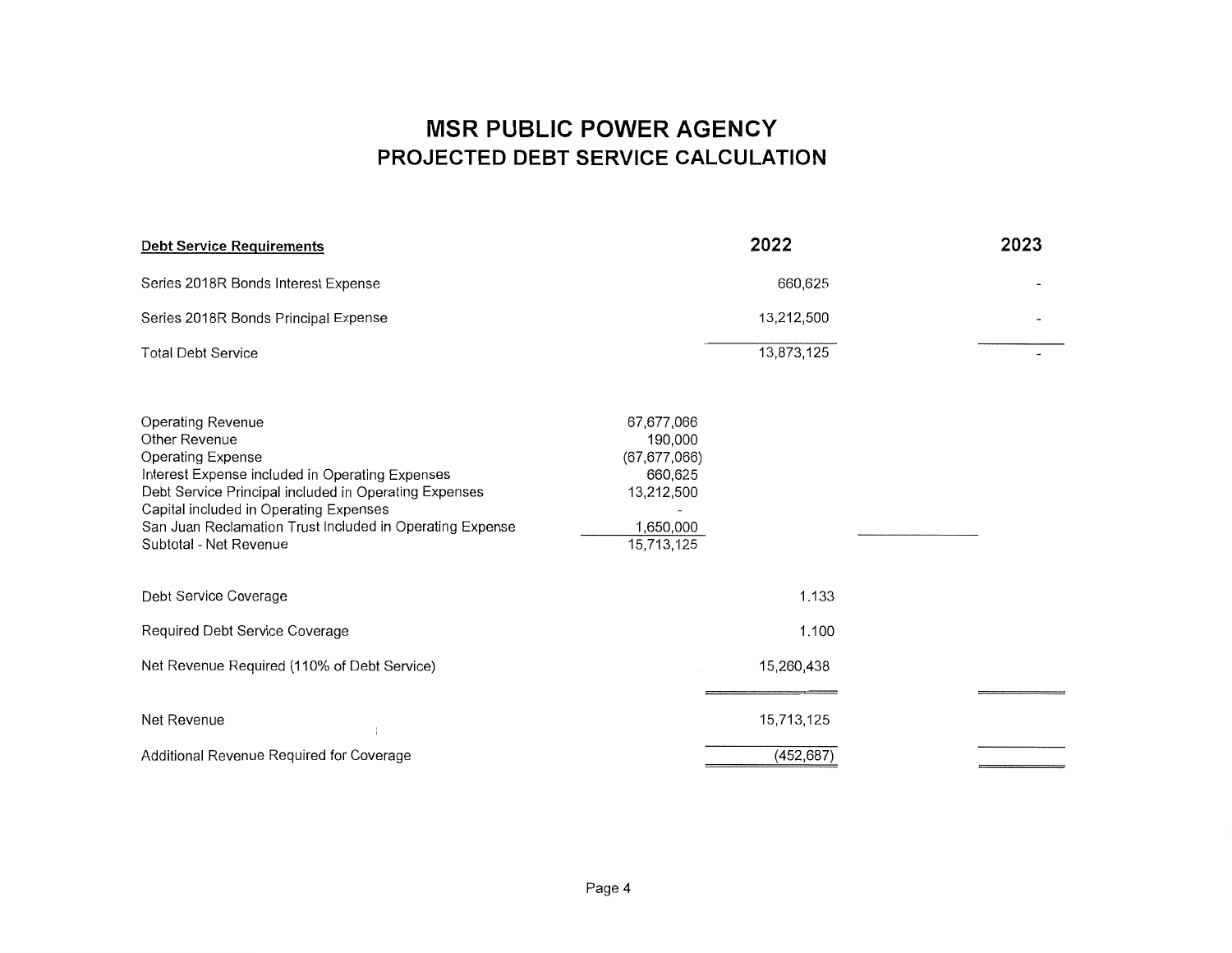#### **ACTIVITY Operating Revenue**

| Account<br>Code | <b>DESCRIPTION</b>                                                    | 2021<br><b>REVISED</b><br><b>BUDGET</b>  | <b>YTD</b><br>ESTIMATED  <br>12/31/21 | JAN<br>2022<br>JUN<br><b>BUDGET</b>                  | 2022<br>JUL-DEC<br>BUDGET | 2022<br><b>TOTAL</b><br><b>BUDGET</b>                | 2023<br>JAN-JUN<br><b>BUDGET</b> | 2023<br>JUL-DEC<br><b>BUDGET</b> | 2023<br>  PROJECTED <br><b>BUDGET</b>                            |
|-----------------|-----------------------------------------------------------------------|------------------------------------------|---------------------------------------|------------------------------------------------------|---------------------------|------------------------------------------------------|----------------------------------|----------------------------------|------------------------------------------------------------------|
|                 | Modesto Irrigation District<br>City of Santa Clara<br>City of Redding | \$30,269,697<br>34.821.747<br>17.022.950 | 35.824.380<br>17.500.912              | \$30,948,768 \$16,065,178<br>18.723.677<br>9,143,457 | 11.115.762<br>5,697,721   | \$6,931,271 \$22,996,449<br>29,839,439<br>14.841.178 | 13,302,971<br>6,816,748          | 11.134.936<br>5.705.223          | \$8,324,344 \$6,944,105 \$15,268,449<br>24.437.907<br>12,521,971 |

### \$82,114,394 \$84,274,059 \$43,932,312 \$23,744,754 \$67,677,066 \$28,444,063 \$23,784,264 \$52,228,327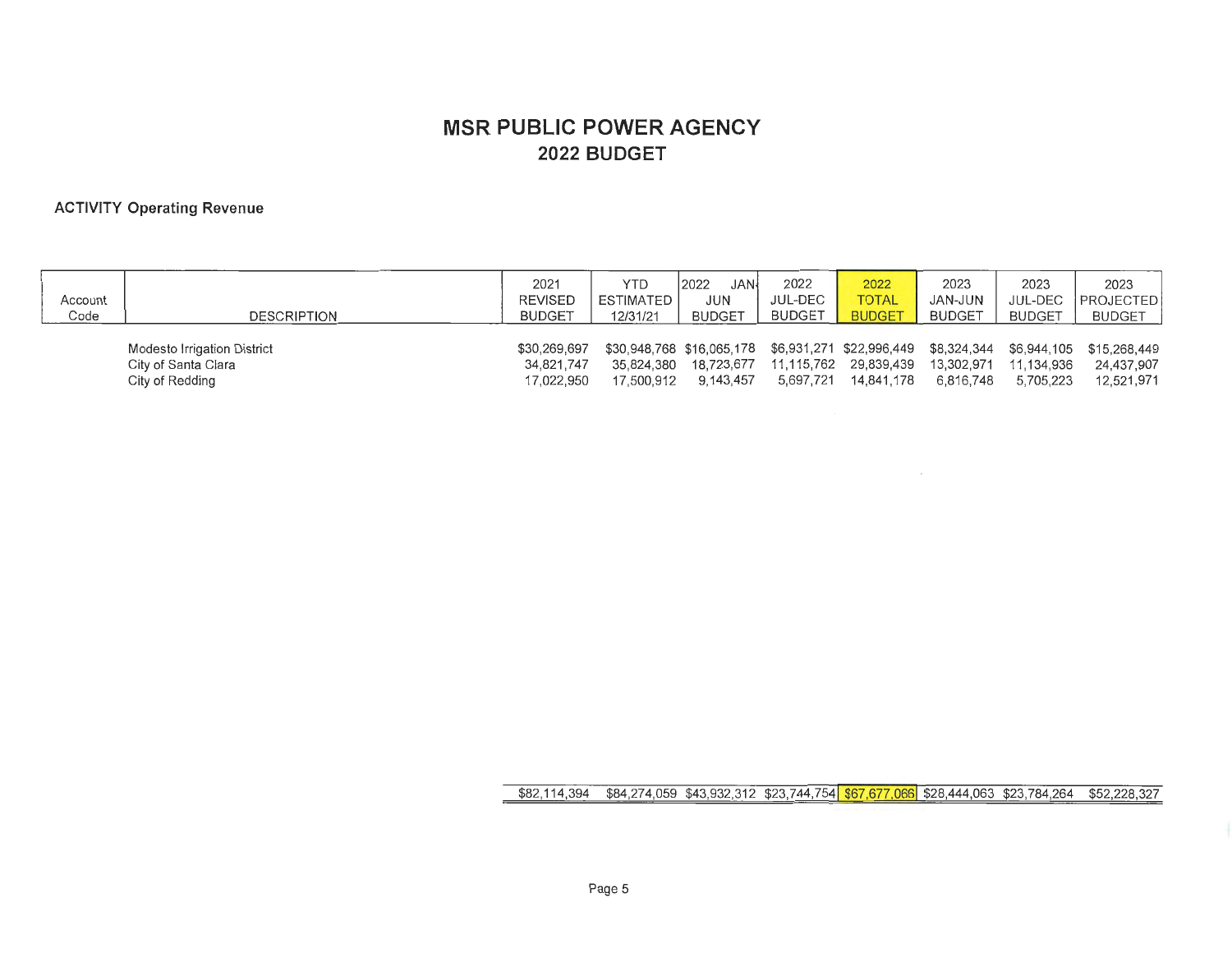#### **ACTIVITY Other Revenue**

| Account Code | <b>DESCRIPTION</b>                             | 2021<br>REVISED<br><b>BUDGET</b> | YTD<br>ESTIMATED<br>12/31/21 | JAN-<br>2022<br>JUN<br><b>BUDGET</b> | 2022<br>JUL-DEC<br>BUDGET | 2022<br><b>TOTAL</b><br><b>BUDGET</b> | 2023<br>JAN-JUN<br><b>BUDGET</b> | 2023<br>JUL-DEC<br><b>BUDGET</b> | 2023<br><b>PROJECTE</b><br>D BUDGET |
|--------------|------------------------------------------------|----------------------------------|------------------------------|--------------------------------------|---------------------------|---------------------------------------|----------------------------------|----------------------------------|-------------------------------------|
|              | 750130.4190000 Interest Income - General Fund  | \$600,000                        | \$150,000                    | \$65,000                             | \$65,000                  | \$130,000                             | \$60,000                         | \$60,000                         | \$120,000                           |
|              | 750131.4190000 Interest Income - Reserve Funds | 200,000                          | 60,000                       | 40.000                               | 20,000                    | 60,000                                | 20,000                           | 20,000                           | 40,000                              |

| \$800,000 | ৩∠ | \$210.000 | \$105,000 | \$85,000 | 200<br>90 | \$80,000 | ____<br>\$80,000 | \$160,000 |
|-----------|----|-----------|-----------|----------|-----------|----------|------------------|-----------|
|           |    |           |           |          |           |          |                  |           |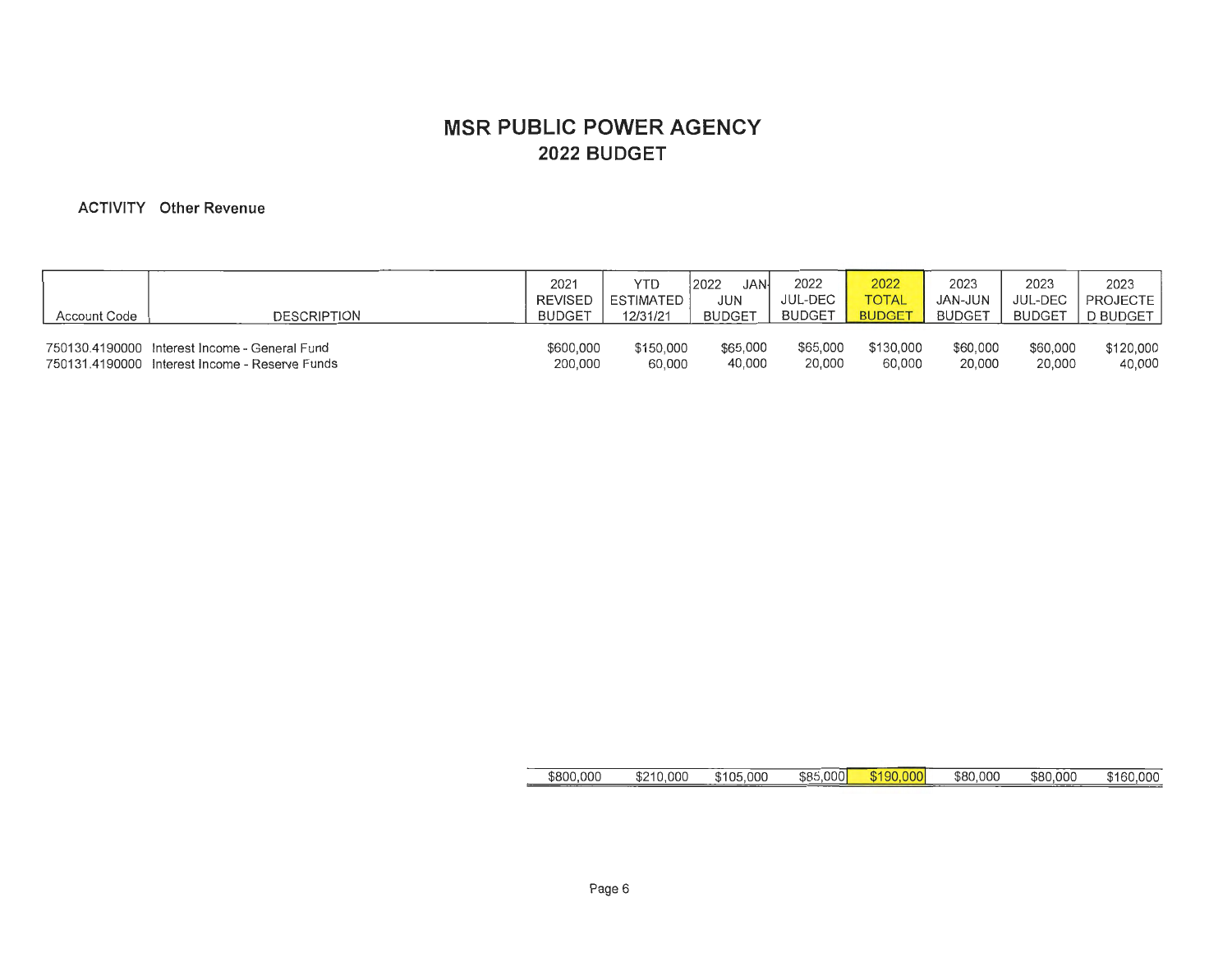#### **ACTIVITY Generation Plant Cost**

| Account Code   | <b>DESCRIPTION</b>                                                                                                                      | 2021<br><b>REVISED</b><br>BUDGET | YTD<br><b>ESTIMATED</b><br>12/31/21 | 2022<br>JAN-JUN<br><b>BUDGET</b> | 2022<br>JUL-DEC<br><b>BUDGET</b> | 2022<br><b>TOTAL</b><br><b>BUDGET</b> | 2023<br><b>JAN-JUN</b><br><b>BUDGET</b> | 2023<br>JUL-DEC  <br><b>BUDGET</b> | 2023<br><b>IPROJECTED</b><br><b>BUDGET</b> |
|----------------|-----------------------------------------------------------------------------------------------------------------------------------------|----------------------------------|-------------------------------------|----------------------------------|----------------------------------|---------------------------------------|-----------------------------------------|------------------------------------|--------------------------------------------|
| 302301.9230000 | San Juan Audit Fees-Moved to A&G                                                                                                        |                                  |                                     |                                  |                                  |                                       |                                         |                                    | 0                                          |
|                | 301303.4081000 * Reclamation Agent<br>301303.5060000 * San Juan Decommissioning/Enviromental Insurance<br>** Debt Service Coverage Fund | 40,000<br>97,000<br>3,300,000    | 23.161<br>86,560<br>3.300,000       | 20,000<br>50,500<br>1.650.000    | 20,000<br>50,500                 | 40,000<br>101,000<br>1.650,000        | 12.000<br>52.500                        | 12,000<br>52,500                   | 24,000<br>105,000<br>0                     |

\* These cost are not included in revenue and will paid from former San Juan Working Capital Resolution 2016-04 planned through 2028

\*\* Debt Service Coverage Fund Moved from Other Revenue to Generation Plant Cost in order to be included in funds applied

> \$3,437,000 \$3,409,721 \$1,720,500  $$70,500$   $$1,791,000$ \$64,500 \$64,500 \$129,000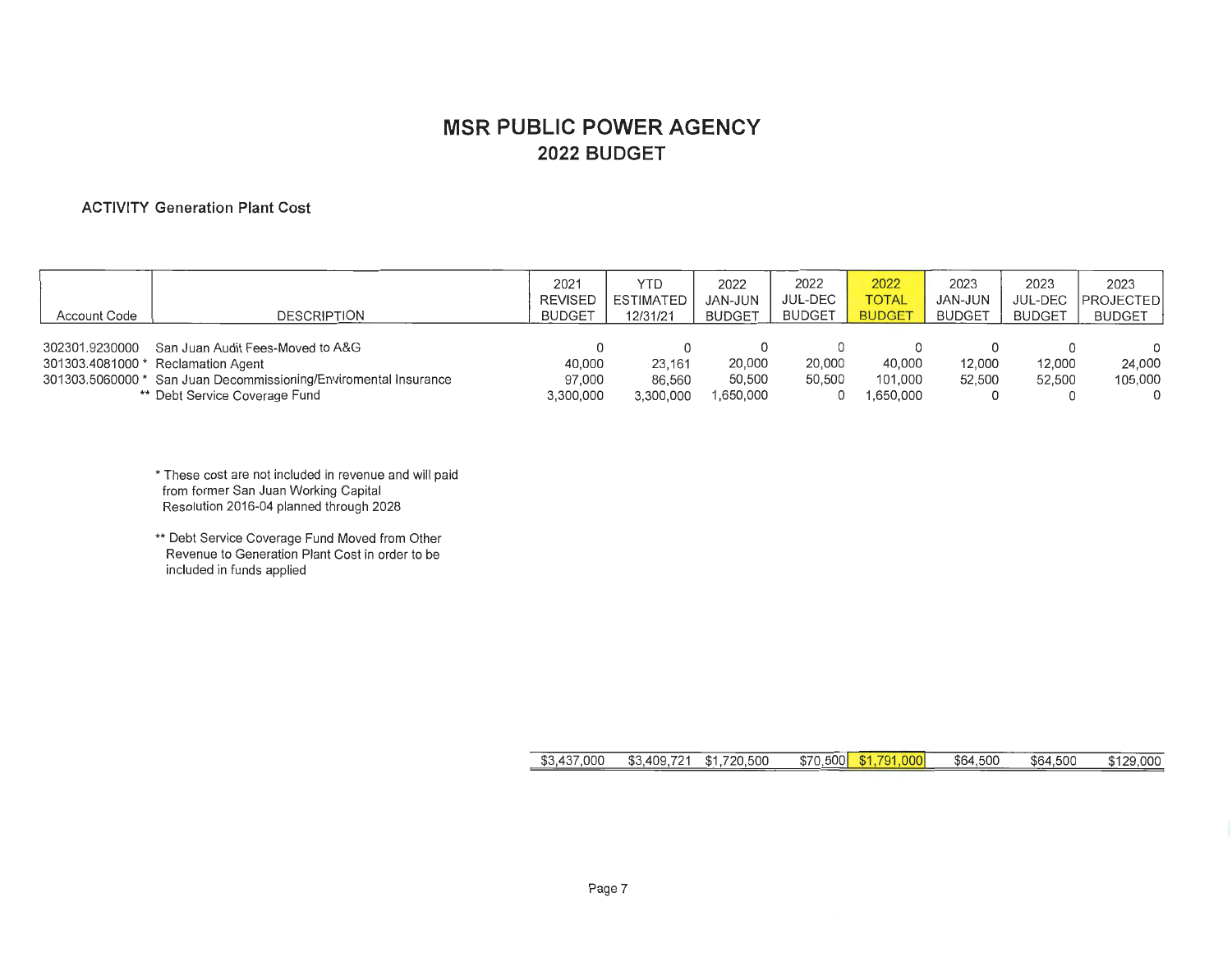#### **ACTIVITY Purchase Power**

 $\sim$ 

| Account Code | <b>DESCRIPTION</b>                                                                   | 2021<br><b>REVISED</b><br><b>BUDGET</b> | YTD.<br><b>ESTIMATED</b><br>12/31/21 | 2022<br>JAN-JUN<br>BUDGET | 2022<br>JUL-DEC<br>BUDGET | 2022<br><b>TOTAL</b><br><b>BUDGET</b> | 2023<br>JAN-JUN<br><b>BUDGET</b> | 2023<br>JUL-DEC<br><b>BUDGET</b> | 2023<br><b>PROJECTED</b><br>BUDGET                                                                       |
|--------------|--------------------------------------------------------------------------------------|-----------------------------------------|--------------------------------------|---------------------------|---------------------------|---------------------------------------|----------------------------------|----------------------------------|----------------------------------------------------------------------------------------------------------|
|              | 504313.55500xx Purchase Power-Big Horn 1<br>504313.5550012 Purchase Power-Big Horn 2 | \$34.368.264<br>14.939.420              | 15.737.450                           | 8.475.751                 | 7.118.729                 | 15.594.480                            | 8.500.281                        | 7.148.959                        | \$35,839,841 \$18,961,696 \$15,845,495 \$34,807,191 \$18,961,696 \$15,875,021 \$34,836,717<br>15.649.240 |

#### \$49,307,684 \$51,577,291 \$27,437,447 \$22,964,224 \$50,401,671 \$27,461,977 \$23,023,980 \$50,485,957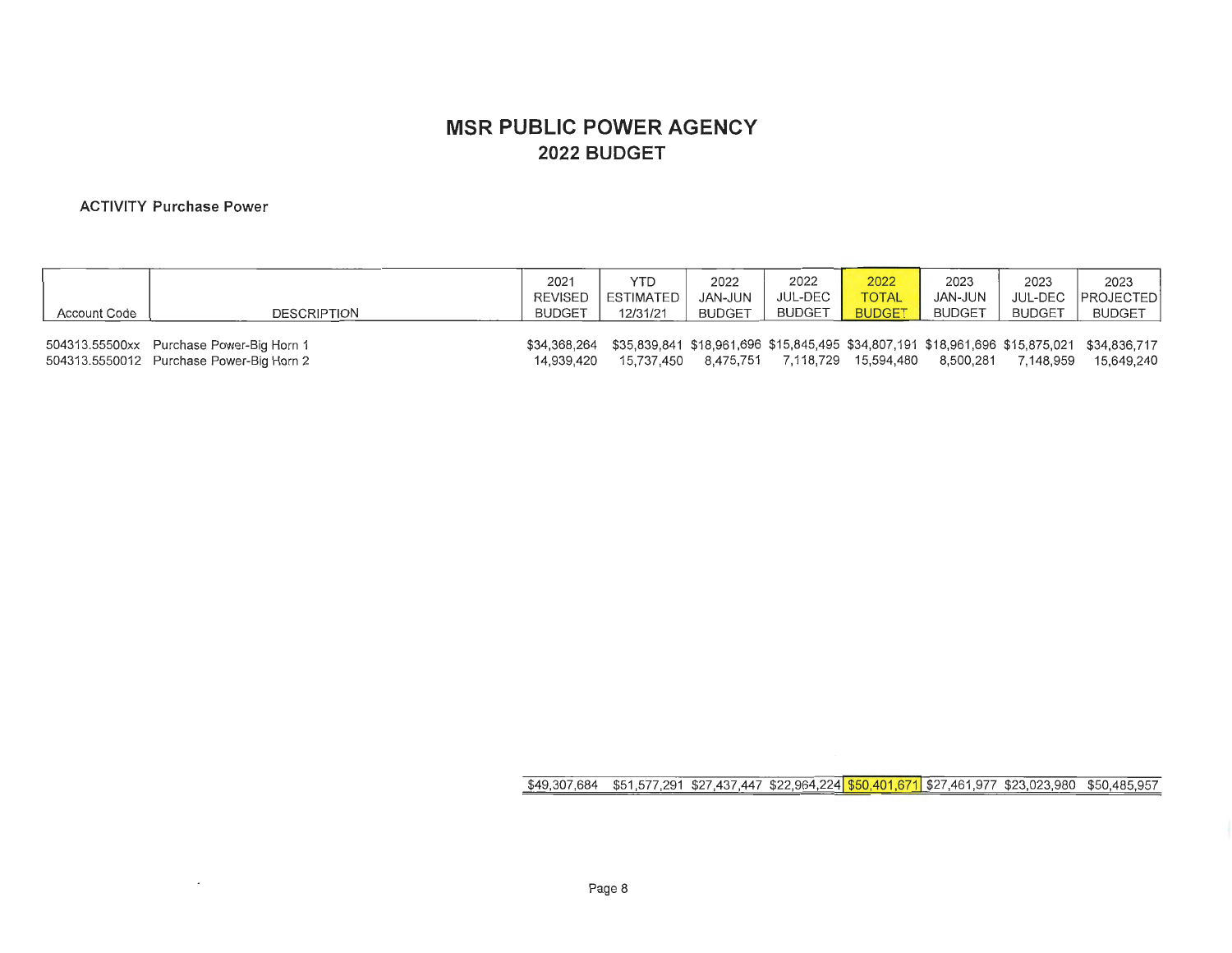#### **ACTIVITY Agency Administration & General**

| Account Code                   | <b>DESCRIPTION</b>                     | 2021<br><b>REVISED</b><br><b>BUDGET</b> | YTD.<br><b>ESTIMATED</b><br>12/31/21 | 2022<br><b>NUL-MAL</b><br><b>BUDGET</b> | 2022<br>JUL-DEC<br><b>BUDGET</b> | 2022<br><b>TOTAL</b><br><b>BUDGET</b> | 2023<br>JAN-JUN<br><b>BUDGET</b> | 2023<br>JUL-DEC<br><b>BUDGET</b> | 2023<br><b>IPROJECTED</b><br><b>BUDGET</b> |
|--------------------------------|----------------------------------------|-----------------------------------------|--------------------------------------|-----------------------------------------|----------------------------------|---------------------------------------|----------------------------------|----------------------------------|--------------------------------------------|
|                                |                                        |                                         |                                      |                                         |                                  |                                       |                                  |                                  |                                            |
|                                | 701202.9250000 General Insurance       | \$156,000                               | \$169,000                            | \$166,200                               | \$0                              | \$166,200                             | \$195,300                        | \$0                              | \$195,300                                  |
| 701206.9210000 Postage         |                                        | 100                                     |                                      | 50                                      | 50                               | 100                                   | 50                               | 50                               | 100                                        |
| 701207.9210000 Office Supplies |                                        | 100                                     |                                      | 50                                      | 50                               | 100                                   | 50                               | 50                               | 100                                        |
|                                | 701209.9230000 Registration License    | 9.950                                   | 8.684                                | 4,975                                   | 4,975                            | 9,950                                 | 4.975                            | 4,975                            | 9,950                                      |
| 701301.9230000 Audit Fees      |                                        | 50,000                                  | 50,000                               | 37,500                                  | 12,500                           | 50,000                                | 39,000                           | 12,500                           | 51,500                                     |
|                                | 710310.9230000 Administration Services | 60,000                                  | 66,000                               | 35,000                                  | 35,000                           | 70.000                                | 35,000                           | 35,000                           | 70,000                                     |
| 701315.9230000 Bank Fees       |                                        | 15,000                                  | 13,000                               | 7.000                                   | 7.000                            | 14,000                                | 7,000                            | 7,000                            | 14,000                                     |

| 150<br>\$291 | \$306.684 | \$250.775 | \$59,575 | 350<br>\$310. | \$281,375 | \$59,575 | \$340.950 |
|--------------|-----------|-----------|----------|---------------|-----------|----------|-----------|
|              |           |           |          |               |           |          |           |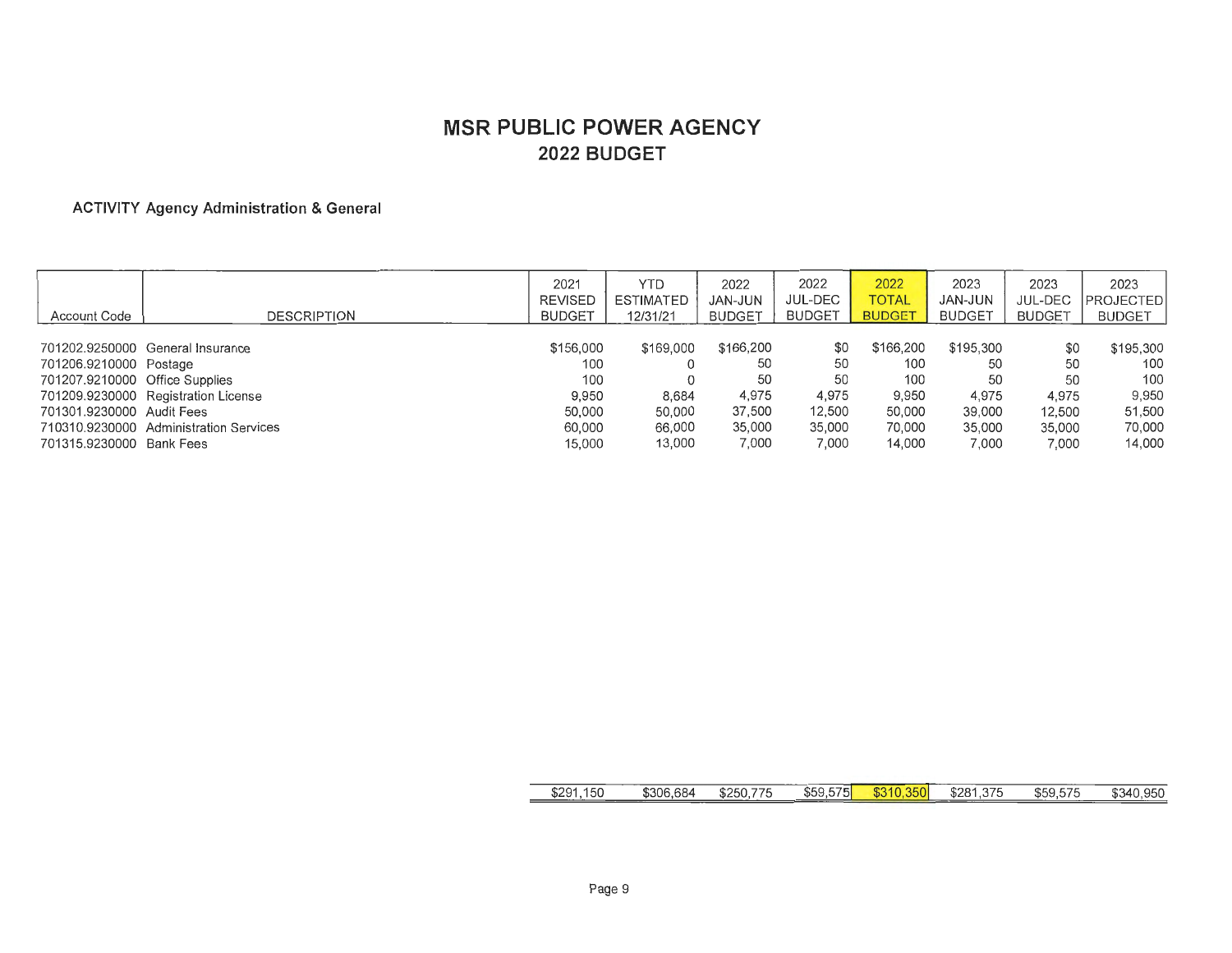#### **ACTIVITY Agency Debt Administrative**

| Account Code                | <b>DESCRIPTION</b>                | 2021<br><b>REVISED</b><br><b>BUDGET</b> | <b>YTD</b><br><b>ESTIMATED</b><br>12/31/21 | 2022<br><b>JAN-JUN</b><br><b>BUDGET</b> | 2022<br>JUL-DEC<br>BUDGET | 2022<br><b>TOTAL</b><br><b>BUDGET</b> | 2023<br>JAN-JUN<br><b>BUDGET</b> | 2023<br><b>BUDGET</b> | 2023<br>JUL-DEC IPROJECTEDI<br><b>BUDGET</b> |
|-----------------------------|-----------------------------------|-----------------------------------------|--------------------------------------------|-----------------------------------------|---------------------------|---------------------------------------|----------------------------------|-----------------------|----------------------------------------------|
|                             |                                   |                                         |                                            |                                         |                           |                                       |                                  |                       |                                              |
|                             | 702204.9230000 Arbitrage Rebate   | \$0                                     | \$0                                        | \$0                                     | \$0                       | \$0                                   | \$0                              | \$0                   | \$0                                          |
| 702303.9230000 Bond Counsel |                                   | 10,000                                  |                                            | 5,000                                   | 5,000                     | 10,000                                |                                  |                       | 0                                            |
|                             | 702303.9230001 Bond Counsel-Other |                                         |                                            |                                         |                           |                                       |                                  |                       | 0                                            |
|                             | 702308.9230000 Financial Services | 25,000                                  | 16,000                                     | 16,250                                  | 16,250                    | 32,500                                |                                  |                       | 0                                            |
| 702314.9230000 Trustee Fees |                                   | 10,000                                  | 10,713                                     | 6,000                                   | 6,000                     | 12,000                                | 3.000                            | 3,000                 | 6,000                                        |

Trustee Fees are for SJ Legacy Liability Trust Accounts

 $\sim 100$ 

| $\sim$<br>ገበር<br>\$45 |        | $\sim$ $\sim$ $\sim$<br>75U<br>.ה<br>-- | $nn -$<br>$\Omega$<br>-O'<br>᠊᠊ᡆ᠘ | ми<br><b>SD</b> | ooc<br>ጥ ′<br>л. | ־100<br>ጡ<br>.ה | . 00'<br>----- |
|-----------------------|--------|-----------------------------------------|-----------------------------------|-----------------|------------------|-----------------|----------------|
|                       | ------ |                                         |                                   |                 |                  |                 |                |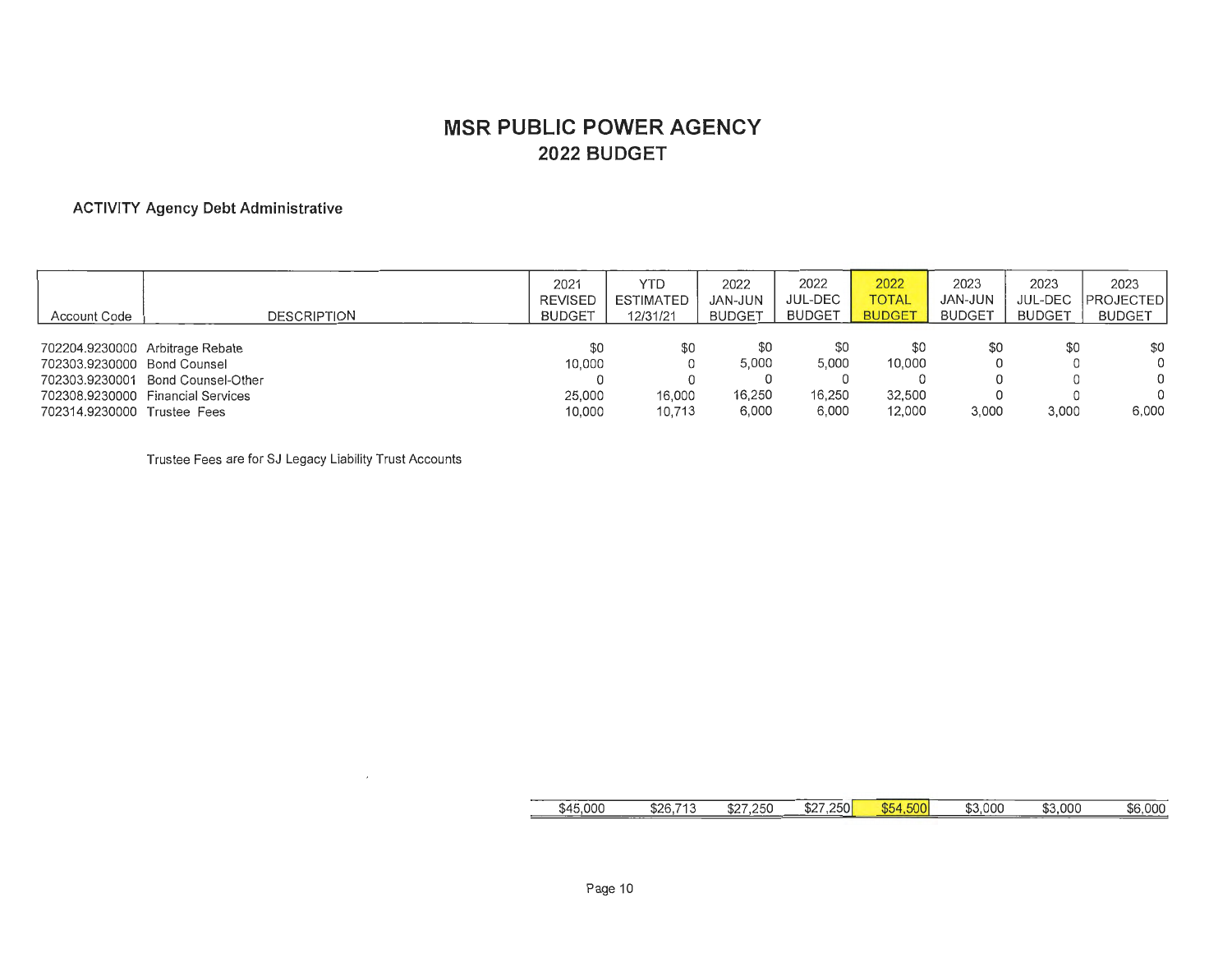#### **ACTIVITY Consulting/Engineering**

| Account Code              | <b>DESCRIPTION</b>                            | 2021<br><b>REVISED</b><br><b>BUDGET</b> | <b>YTD</b><br><b>ESTIMATED</b><br>12/31/21 | 2022<br>JAN-JUN<br><b>BUDGET</b> | 2022<br>JUL-DEC<br><b>BUDGET</b> | 2022<br><b>TOTAL</b><br><b>BUDGET</b> | 2023<br>JAN-JUN<br><b>BUDGET</b> | 2023<br>JUL-DEC<br><b>BUDGET</b> | 2023<br><b>PROJECTED</b><br><b>BUDGET</b> |
|---------------------------|-----------------------------------------------|-----------------------------------------|--------------------------------------------|----------------------------------|----------------------------------|---------------------------------------|----------------------------------|----------------------------------|-------------------------------------------|
| 302304.9230000 Generation |                                               | \$35,000                                | \$50,780                                   | \$25,000                         | \$25,000                         | \$50,000                              | \$25,000                         | \$25,000                         | \$50,000                                  |
|                           | 302304.9230001 Generation-Other               |                                         |                                            |                                  |                                  |                                       |                                  |                                  | $\Omega$                                  |
| 503304.9230000 Renewable  |                                               | 40,000                                  | 32,782                                     | 17,500                           | 17,500                           | 35,000                                | 17,500                           | 17,500                           | 35,000                                    |
|                           | 503304.9230001 Renewable - Other              | 70,000                                  | 54.273                                     | 42.500                           | 42.500                           | 85,000                                | 30,000                           | 30,000                           | 60,000                                    |
|                           | 601304.9230000 Regulatory & Compliance        |                                         |                                            |                                  |                                  |                                       |                                  |                                  | $\Omega$                                  |
|                           | 701304.9230000 Administrative & General       | 18,000                                  | 12.524                                     | 9,000                            | 9.000                            | 18,000                                | 9,000                            | 9.000                            | 18,000                                    |
|                           | 701304.9230001 Administrative & General-Other |                                         |                                            |                                  |                                  |                                       |                                  |                                  | $\Omega$                                  |

| \$163,000 | \$150.359 | .000<br>\$94 | \$94,000 | noni<br>88<br>$\mathfrak{F}$ | .500<br>\$81 | \$8<br>.500 | .000<br>\$163 |
|-----------|-----------|--------------|----------|------------------------------|--------------|-------------|---------------|
|           |           |              |          |                              |              |             |               |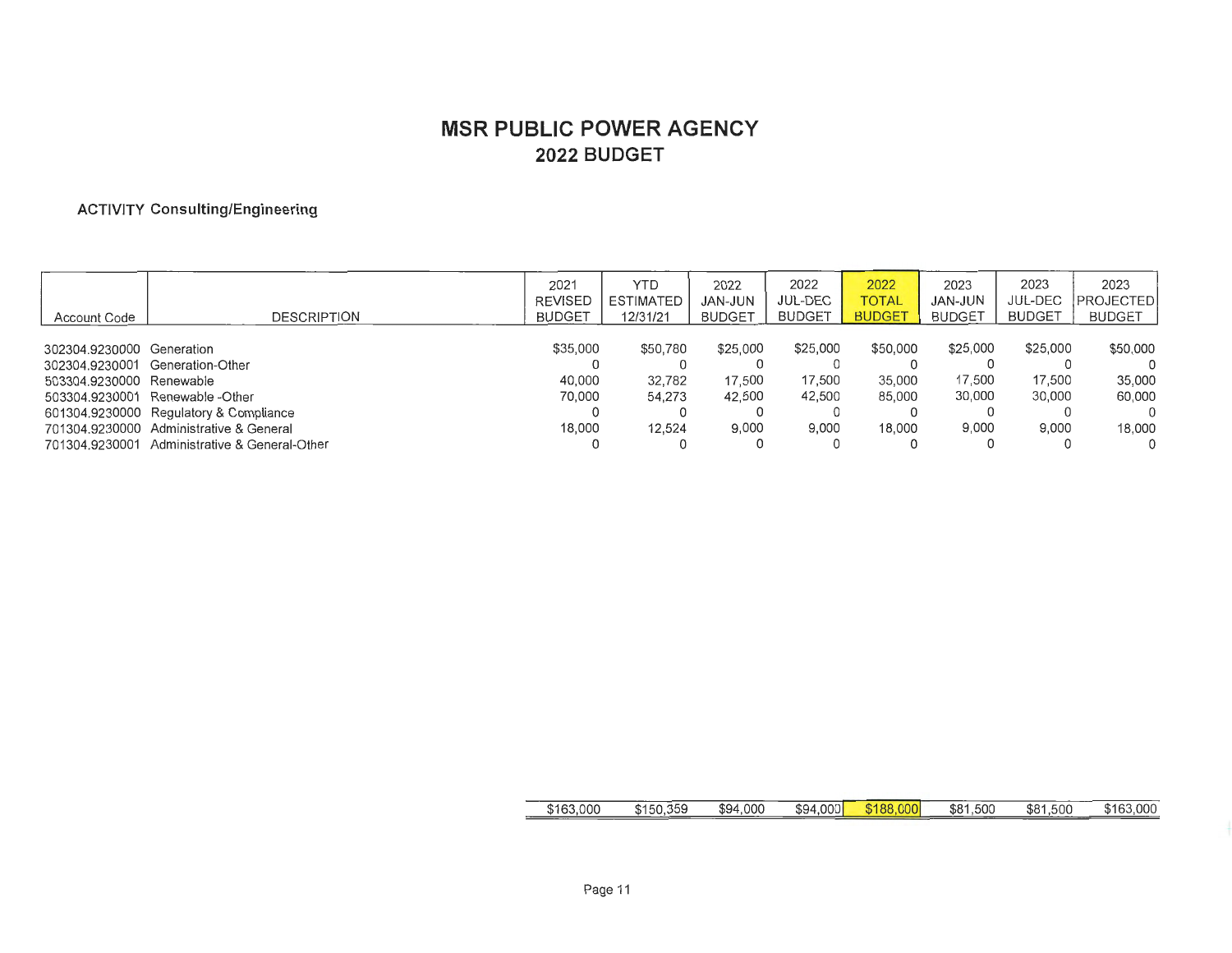#### **ACTIVITY Coordinating Services**

| Account Code                                          | <b>DESCRIPTION</b> | 2021<br>REVISED 1<br>BUDGET | YTD<br>ESTIMATED<br>12/31/21 | 2022<br>JAN-JUN<br><b>BUDGET</b> | 2022<br>JUL-DEC<br><b>BUDGET</b> | 2022<br><b>TOTAL</b><br><b>BUDGET</b> | 2023<br><b>JAN-JUN</b><br><b>BUDGET</b> | 2023<br>JUL-DEC<br><b>BUDGET</b> | 2023<br>PROJECTED<br><b>BUDGET</b> |
|-------------------------------------------------------|--------------------|-----------------------------|------------------------------|----------------------------------|----------------------------------|---------------------------------------|-----------------------------------------|----------------------------------|------------------------------------|
| 302311.5560000 Generation<br>503311.5560000 Renewable |                    | \$0<br>475,000              | \$0<br>437,596               | 242,500                          | 242,500                          | \$0<br>485,000                        | \$0<br>247,500                          | \$0<br>247,500                   | \$0<br>495,000                     |

2018 Forward, Coordinator costs are allocated to members based on contract count. Big Horn 1 (3 contracts}, Big Horn (2 contracts). Modesto 40%, Santa Clara 40%, Redding 20%

> \$475,000 \$437,596 \$242,500 \$242,500 \$485,000 \$247,500 \$247,500 \$495,000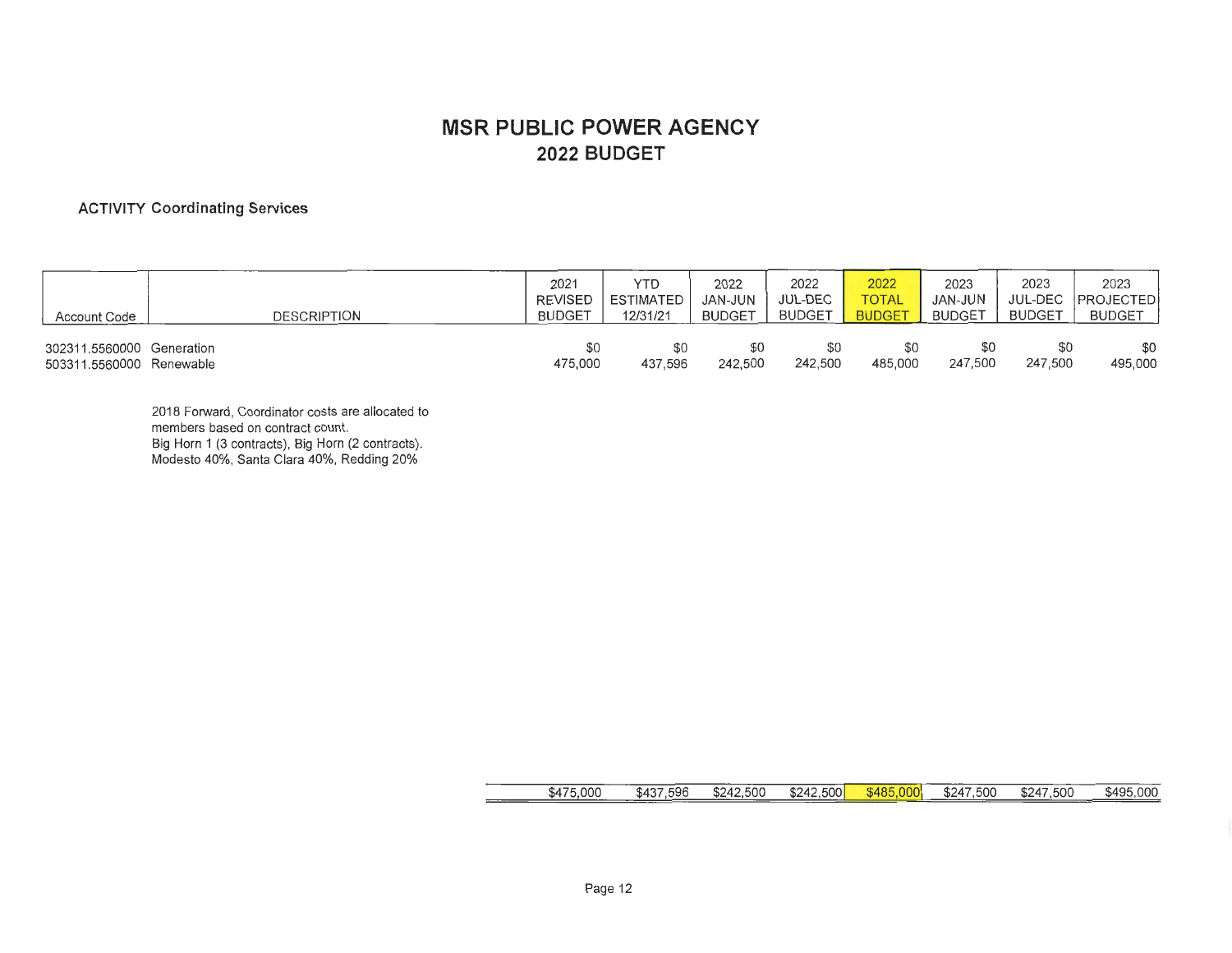#### **ACTIVITY General Counsel**

| Account Code                                          | <b>DESCRIPTION</b>                                                                | 2021<br><b>REVISED</b><br><b>BUDGET</b> | YTD.<br>ESTIMATED<br>12/31/21      | 2022<br>JAN-JUN<br><b>BUDGET</b>   | 2022<br>JUL-DEC<br><b>BUDGET</b>   | 2022<br><b>TOTAL</b><br><b>BUDGET</b> | 2023<br>JAN-JUN<br><b>BUDGET</b>   | 2023<br><b>JUL-DEC</b><br><b>BUDGET</b> | 2023<br> PROJECTED <br><b>BUDGET</b> |
|-------------------------------------------------------|-----------------------------------------------------------------------------------|-----------------------------------------|------------------------------------|------------------------------------|------------------------------------|---------------------------------------|------------------------------------|-----------------------------------------|--------------------------------------|
| 302305.9230000 Generation<br>503305.9230000 Renewable | 601305.9230000 Regulatory & Compliance<br>701305.9230000 Administrative & General | \$25,000<br>2,000<br>,000<br>20,000     | \$32,837<br>1,336<br>250<br>11,949 | \$12,500<br>1,000<br>500<br>10.000 | \$12,500<br>1,000<br>500<br>10,000 | \$25,000<br>2.000<br>1.000<br>20,000  | \$12,500<br>1,000<br>500<br>10,000 | \$12,500<br>1,000<br>500<br>10,000      | \$25,000<br>2,000<br>1,000<br>20,000 |

| 000<br>\$48. | $$46.37^{\circ}$$<br>∼ | 4.000<br>\$24 | 000 <br>\$24 | 000<br>648 | 4.000<br>ሖጣ<br>′ 24⊘ | 4.000<br>\$24 | ,000<br>\$48 |
|--------------|------------------------|---------------|--------------|------------|----------------------|---------------|--------------|
|              |                        |               |              |            |                      | .             |              |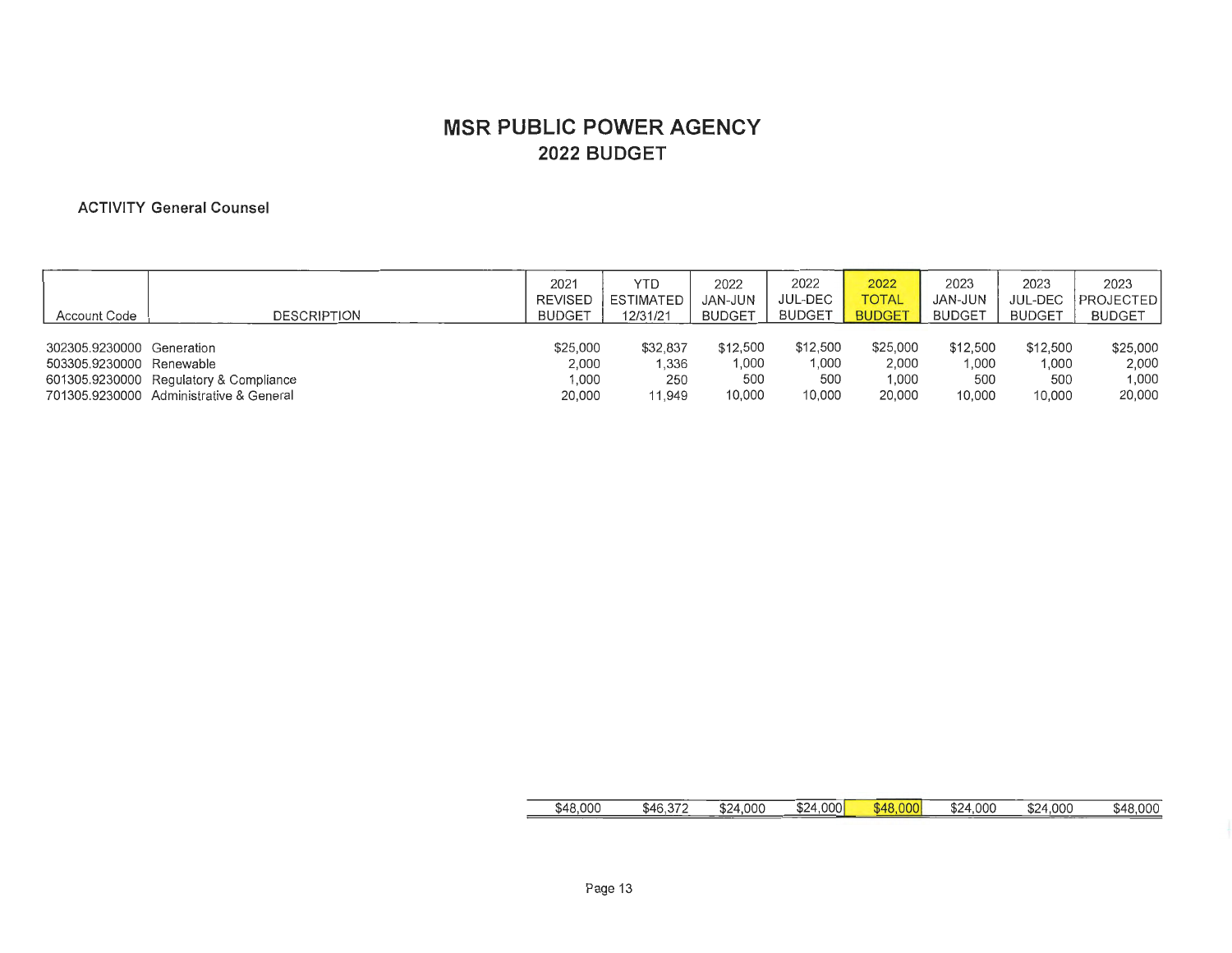#### **ACTIVITY General Manager**

| Account Code                                          | <b>DESCRIPTION</b>                                                                | 2021<br><b>REVISED</b><br><b>BUDGET</b>  | YTD.<br><b>ESTIMATED</b><br>12/31/21    | 2022<br>JAN-JUN<br><b>BUDGET</b>       | 2022<br>JUL-DEC<br><b>BUDGET</b>       | 2022<br><b>TOTAL</b><br><b>BUDGET</b>   | 2023<br>JAN-JUN<br><b>BUDGET</b>       | 2023<br><b>JUL-DEC</b><br><b>BUDGET</b> | 2023<br><b>PROJECTED</b><br><b>BUDGET</b> |
|-------------------------------------------------------|-----------------------------------------------------------------------------------|------------------------------------------|-----------------------------------------|----------------------------------------|----------------------------------------|-----------------------------------------|----------------------------------------|-----------------------------------------|-------------------------------------------|
| 302306.9230000 Generation<br>503306,9230000 Renewable | 601306.9230000 Regulatory & Compliance<br>701306.9230000 Administrative & General | \$110,000<br>60,000<br>30,000<br>100,000 | \$142,712<br>32.147<br>14.179<br>57.057 | \$75,000<br>25,000<br>10.000<br>40,000 | \$75,000<br>25,000<br>10,000<br>40,000 | \$150,000<br>50,000<br>20,000<br>80,000 | \$60,000<br>30,000<br>10,000<br>50,000 | \$60,000<br>30,000<br>10,000<br>50,000  | \$120,000<br>60,000<br>20,000<br>100,000  |

| \$246.095<br>\$300.000<br>.000'<br>00C<br>\$150<br>000<br>150.000<br>.00C<br>50<br>m 4<br>$\mathbb{C}^n$<br>ு 15பட<br>m.<br>m.<br>√n i<br>$\mathbf{D}$<br>- 10 ' |  |  |  | .         |
|------------------------------------------------------------------------------------------------------------------------------------------------------------------|--|--|--|-----------|
|                                                                                                                                                                  |  |  |  | \$300,000 |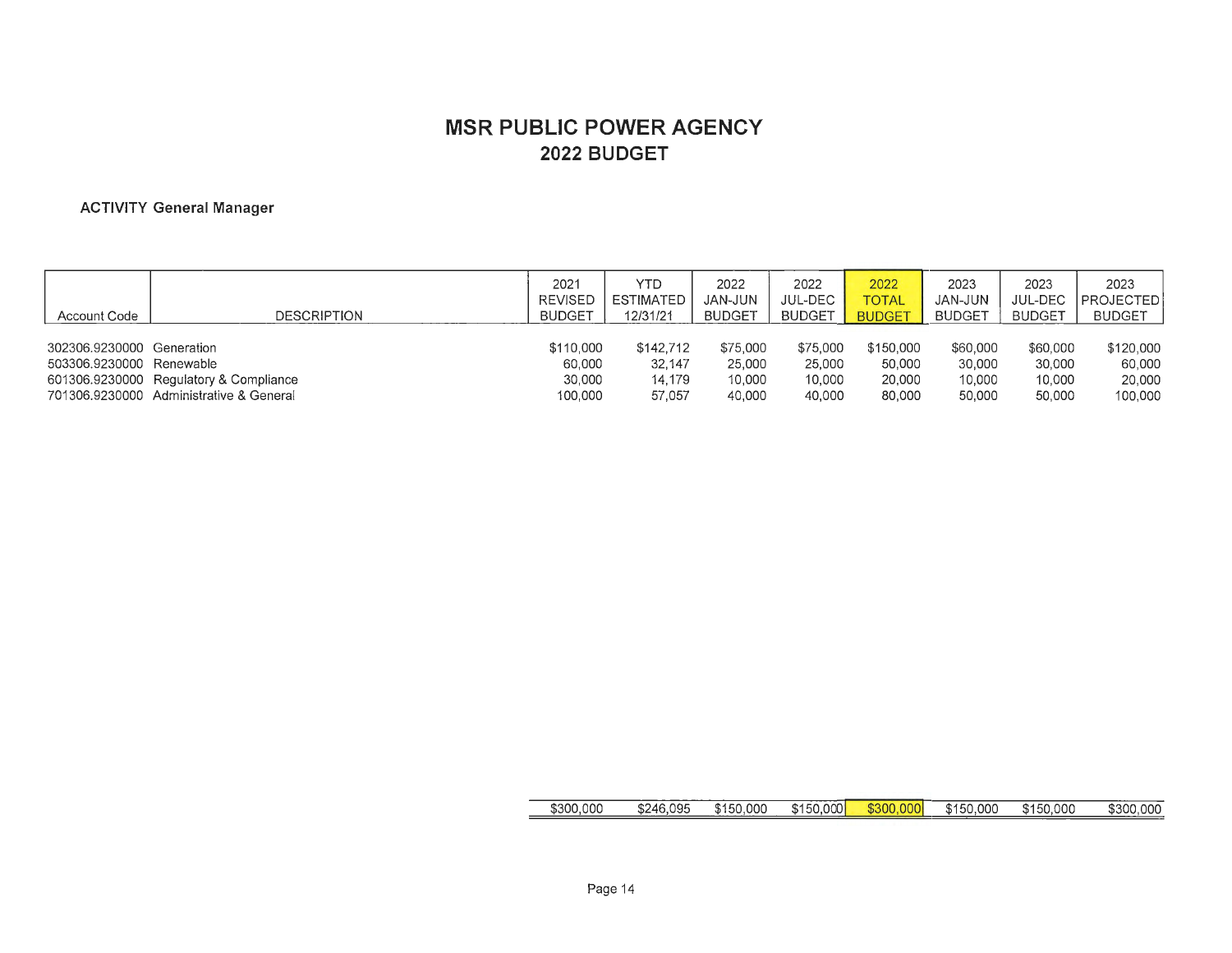#### **ACTIVITY Outside Legal Services**

| Account Code                                          | <b>DESCRIPTION</b>                                                                                                                                                                                        | 2021<br>REVISED<br><b>BUDGET</b>               | YTD<br><b>ESTIMATED</b><br>12/31/21                           | 2022<br><b>MUL-MAL</b><br><b>BUDGET</b>    | 2022<br>JUL-DEC<br><b>BUDGET</b>           | 2022<br><b>TOTAL</b><br><b>BUDGET</b>             | 2023<br>JAN-JUN<br><b>BUDGET</b>           | 2023<br>JUL-DEC<br><b>BUDGET</b>                | 2023<br><b>PROJECTED</b><br><b>BUDGET</b>                     |
|-------------------------------------------------------|-----------------------------------------------------------------------------------------------------------------------------------------------------------------------------------------------------------|------------------------------------------------|---------------------------------------------------------------|--------------------------------------------|--------------------------------------------|---------------------------------------------------|--------------------------------------------|-------------------------------------------------|---------------------------------------------------------------|
| 302309.9230000 Generation<br>503309.9230000 Renewable | 302309.9230001 Generation-Other<br>503309.9230001 Renewable - Other<br>601309.9230000 Regulatory & Compliance<br>701309.9230000 Administrative & General<br>701309.9230001 Administrative & General-Other | \$0<br>\$1,000<br>20,000<br>275,000<br>115.000 | \$7,564<br>\$67,924<br>2,578<br>277.389<br>64.681<br>$\Omega$ | \$0<br>\$500<br>2,500<br>137,500<br>35,000 | \$0<br>\$500<br>2,500<br>137,500<br>35,000 | \$0<br>\$1,000<br>5.000<br>275,000<br>70,000<br>0 | \$0<br>\$500<br>2.500<br>137.500<br>35,000 | \$0<br>\$500<br>2,500<br>137.500<br>35,000<br>0 | \$0<br>\$1,000<br>5.000<br>275,000<br>70,000<br>$\Omega$<br>0 |

| \$411.000 | \$420,136 | \$175,500 | \$175,500 | \$351,000 | \$175,500 | \$175,500 | \$351,000 |
|-----------|-----------|-----------|-----------|-----------|-----------|-----------|-----------|
|           |           |           |           |           |           |           |           |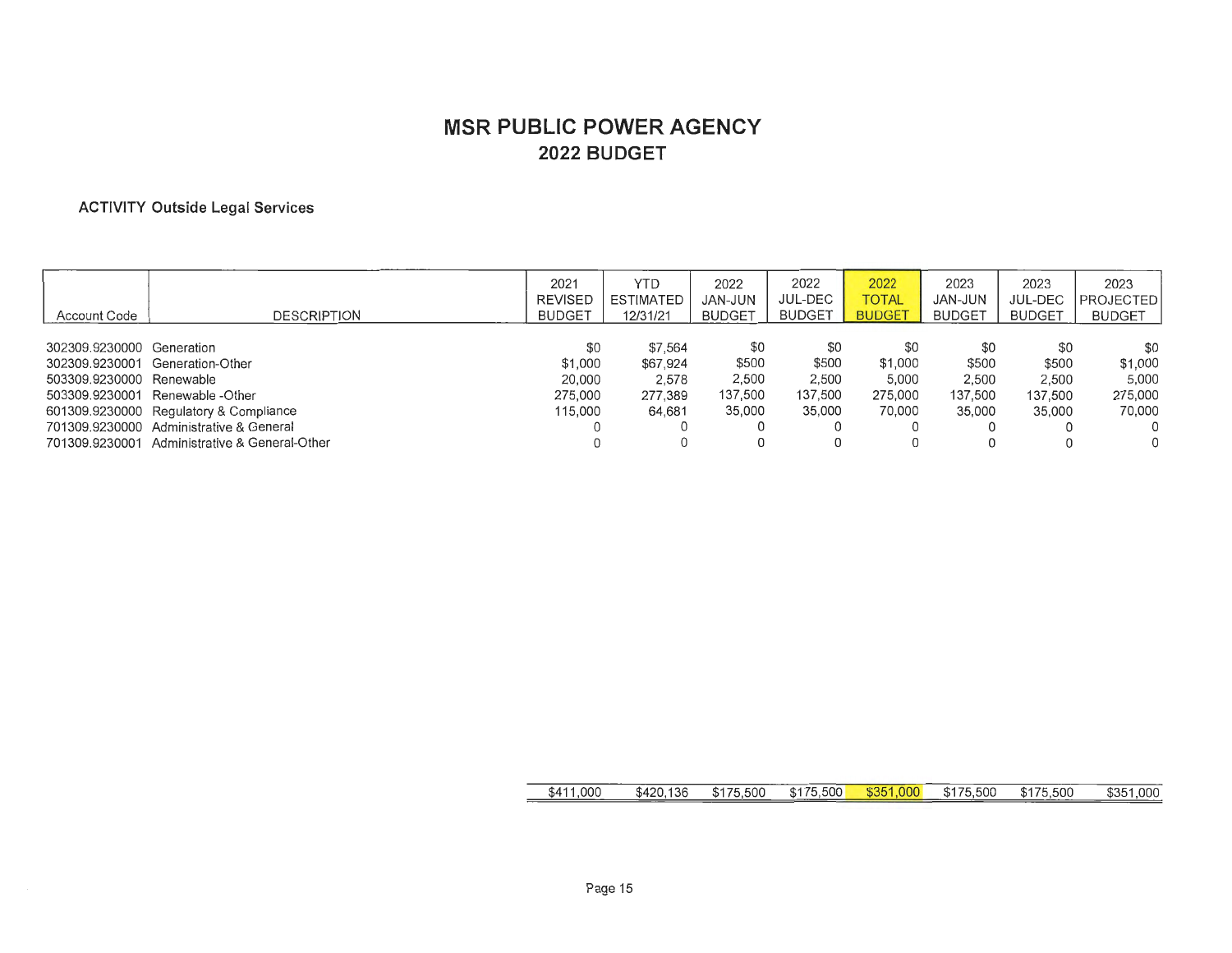#### **ACTIVITY Outside Service**

| Account Code                                          | <b>DESCRIPTION</b>                                                                | 2021<br><b>REVISED</b><br>BUDGET | YTD<br><b>ESTIMATED</b><br>12/31/21 | 2022<br>JAN-JUN<br><b>BUDGET</b> | 2022<br>JUL-DEC<br><b>BUDGET</b> | 2022<br><b>TOTAL</b><br><b>BUDGET</b> | 2023<br>JAN-JUN<br><b>BUDGET</b> | 2023<br>JUL-DEC<br><b>BUDGET</b> | 2023<br>PROJECTED<br><b>BUDGET</b> |
|-------------------------------------------------------|-----------------------------------------------------------------------------------|----------------------------------|-------------------------------------|----------------------------------|----------------------------------|---------------------------------------|----------------------------------|----------------------------------|------------------------------------|
| 302312.9230000 Generation<br>503312.9230000 Renewable | 601312.9230000 Regulatory & Compliance<br>701312.9230000 Administrative & General | \$0<br>18,000<br>5,540           | \$0<br>2.973<br>11.840              | \$0<br>2,000<br>2,710            | \$0<br>2.000<br>2,710            | \$0<br>4,000<br>5.420                 | 9,000<br>7,000<br>2,710          | \$0<br>9,000<br>7,000<br>2,710   | \$0<br>18,000<br>14,000<br>5,420   |

|                                            |                          |     |                              |                                                    | __ | -----   |               |
|--------------------------------------------|--------------------------|-----|------------------------------|----------------------------------------------------|----|---------|---------------|
| ጠጠ<br>$\overline{\phantom{a}}$<br>74<br>л. | ጡ ብ<br>~ -<br>J.<br>---- | \$4 | $\rightarrow$ 4.<br>\$4<br>Ш | $\sim$<br>ሖ<br>u<br>ФF<br>$\overline{\phantom{a}}$ |    | ۰L<br>л | $\sim$<br>۰D٠ |
|                                            |                          |     | ---                          |                                                    |    | --      |               |

 $\mathbf{r}$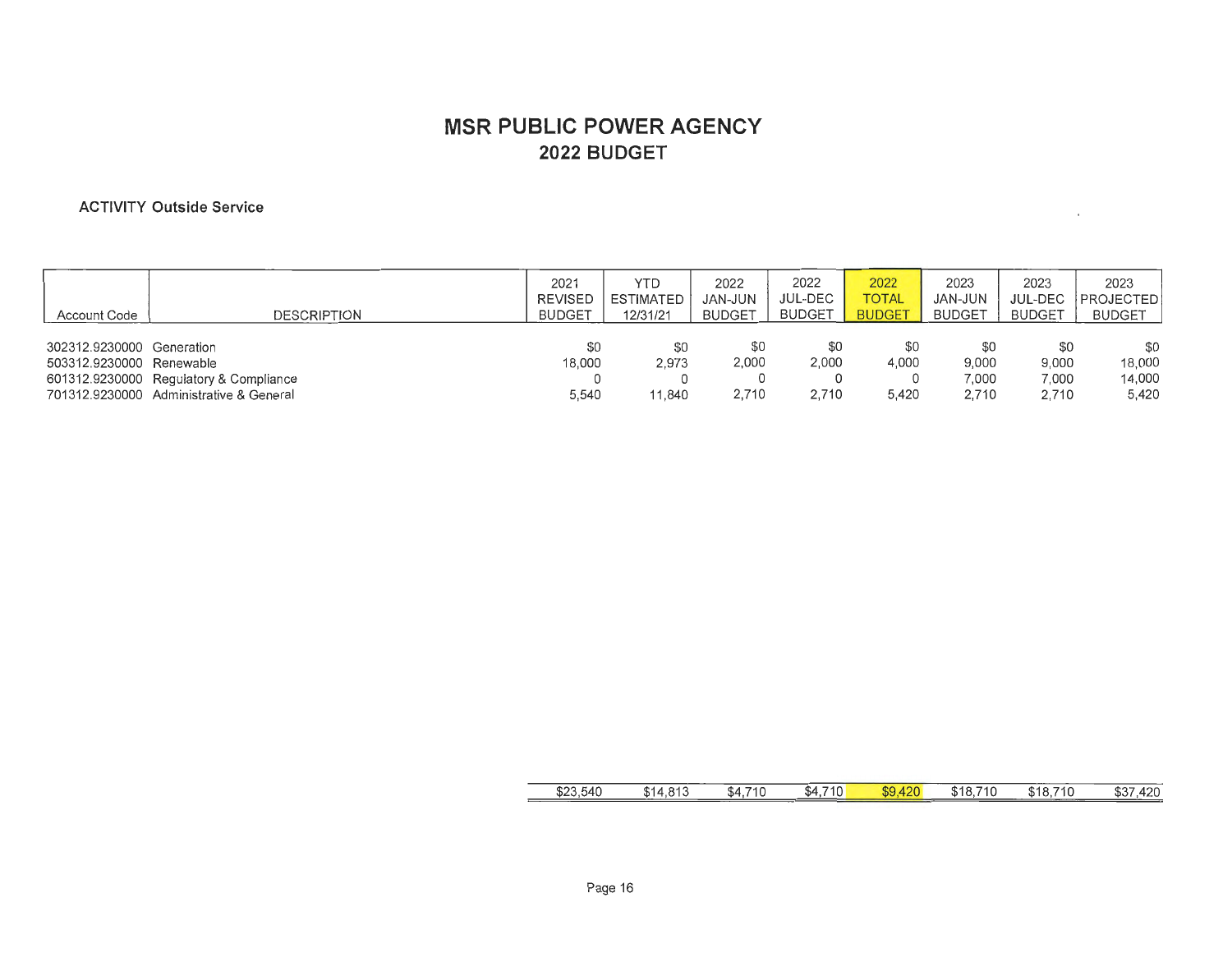#### **ACTIVITY Travel & Meetings**

| Account Code                                          | <b>DESCRIPTION</b>       | 2021<br><b>REVISED</b><br><b>BUDGET</b> | <b>YTD</b><br><b>ESTIMATED</b><br>12/31/21 | 2022<br>JAN-JUN<br><b>BUDGET</b> | 2022<br>JUL-DEC<br><b>BUDGET</b> | 2022<br><b>TOTAL</b><br><b>BUDGET</b> | 2023<br><b>JAN-JUN</b><br><b>BUDGET</b> | 2023<br>JUL-DEC<br><b>BUDGET</b> | 2023<br><b>PROJECTED</b><br><b>BUDGET</b> |
|-------------------------------------------------------|--------------------------|-----------------------------------------|--------------------------------------------|----------------------------------|----------------------------------|---------------------------------------|-----------------------------------------|----------------------------------|-------------------------------------------|
| 302203.9210000 Generation<br>503203.9210000 Renewable |                          | \$1,000<br>,000                         | \$0                                        | \$500<br>2.500                   | \$500<br>2,500                   | \$1,000<br>5,000                      | \$0                                     | \$0                              | \$0                                       |
| 701203.9210000                                        | Administrative & General |                                         |                                            |                                  |                                  |                                       | 500                                     | 500                              | .000                                      |

2022 Proposed Big Horn Tour

| -----          | __  |             |           |     | ___   |       |            |
|----------------|-----|-------------|-----------|-----|-------|-------|------------|
| .000<br>ሱሳ     |     | $\uparrow$  | ሱስ        | noo |       |       | ٬г         |
| $\overline{D}$ | \$0 | 000<br>۰י מ | 000<br>D. | \$6 | \$500 | \$500 | 000<br>۰D۰ |
|                |     |             |           |     |       |       |            |
| ---            |     | ----        |           |     |       |       |            |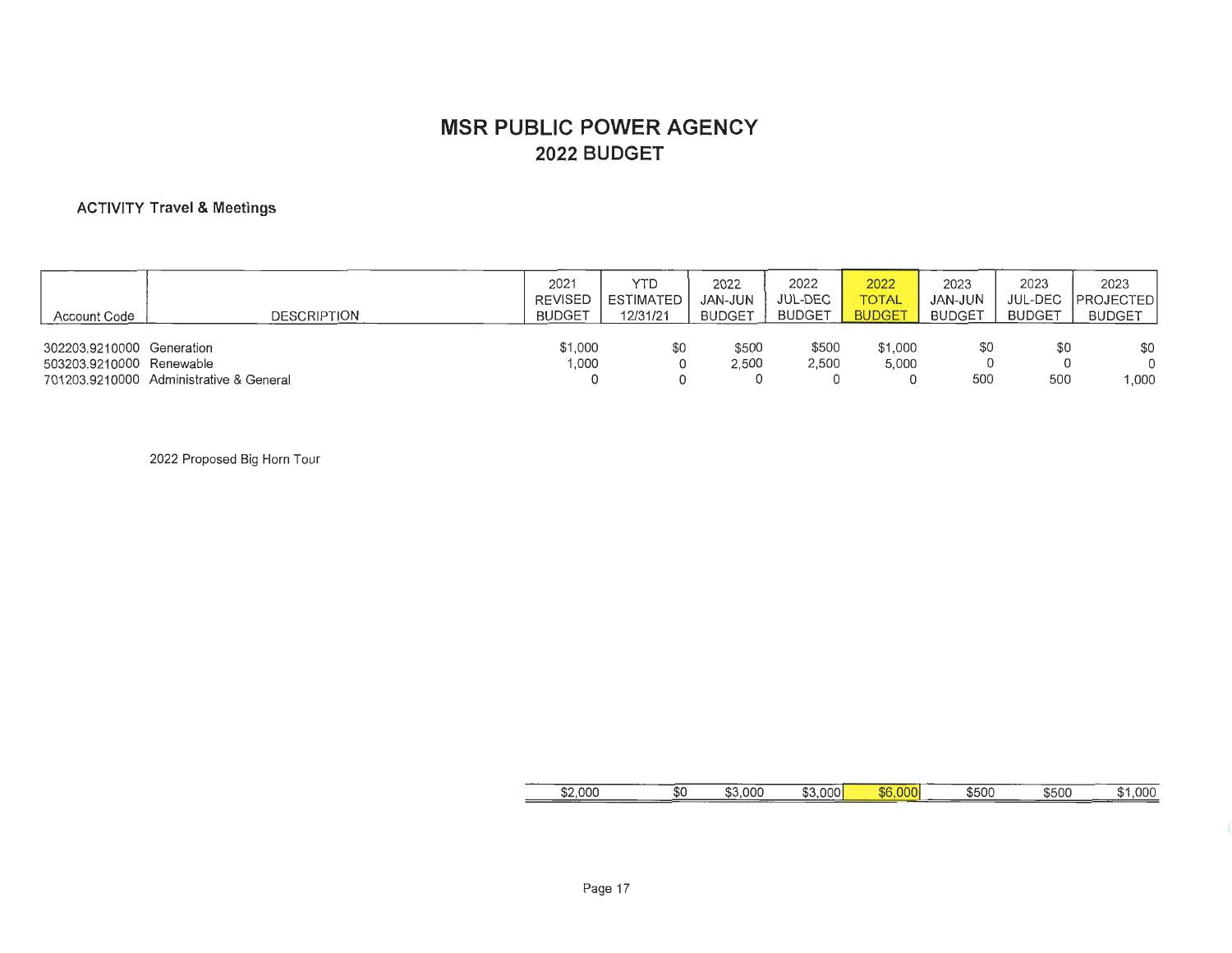#### **ACTIVITY Other Expenditures**

| Account Code | DESCRIPTION                                                                                | 2021<br>REVISED<br>BUDGET | YTD<br><b>IESTIMATEDI</b><br>12/31/21 | 2022<br>JAN-<br>JUN<br>BUDGET | 2022<br>JUL-DEC<br><b>BUDGET</b> | 2022<br><b>TOTAL</b><br><b>BUDGET</b> | 2023<br>JAN-JUN<br><b>BUDGET</b> | 2023<br>JUL-DEC<br><b>BUDGET</b> | 2023<br><b>PROJECTE</b><br>D BUDGET, |
|--------------|--------------------------------------------------------------------------------------------|---------------------------|---------------------------------------|-------------------------------|----------------------------------|---------------------------------------|----------------------------------|----------------------------------|--------------------------------------|
|              | 750160.427xxxx Interest Expense-Generation<br>100000.221xxxx Principal Payments-Generation | \$1,950,500<br>25,797,500 | \$1.950.500<br>25,797,500             | \$660,625<br>13.212,500       | \$0                              | \$660,625<br>13,212,500               | \$0                              | \$0                              | \$0                                  |

| \$27,748,000<br>\$13,873,125<br>\$27,748,000<br><u>ሐ/</u><br>\$0<br>125<br>T<br>n 70<br>JD L<br>ΨJ.<br>$\cdot$ or<br>AD |
|-------------------------------------------------------------------------------------------------------------------------|
|-------------------------------------------------------------------------------------------------------------------------|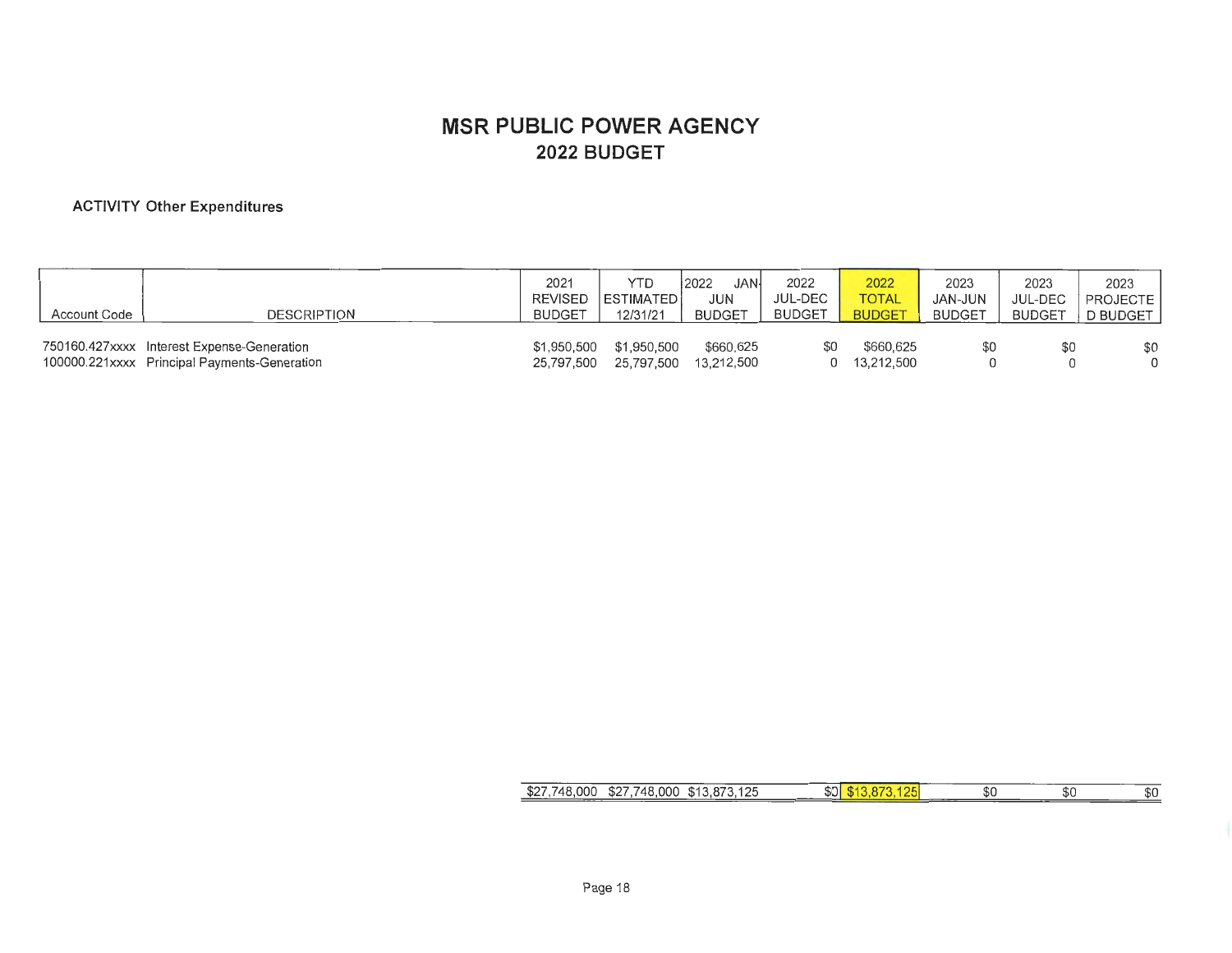|                        | JAN       | FEB       | <u>MAR</u> | APR       | <u>MAY</u> | <b>JUN</b> | <u>JUL</u>          | AUG                 | <u>SEP</u> | OC1                                                                                                                      | <u>NOV</u> | DEC                            | <u>TOTAL</u>         |
|------------------------|-----------|-----------|------------|-----------|------------|------------|---------------------|---------------------|------------|--------------------------------------------------------------------------------------------------------------------------|------------|--------------------------------|----------------------|
| RENEWABLE, Big Horn I  | 2,499,985 |           |            |           |            |            |                     |                     |            | 2,837,255 3,434,111 3,747,493 3,110,789 3,332,061 2,744,268 2,639,001 2,370,096 2,747,876 2,769,188 2,575,069 34,807,191 |            |                                |                      |
| RENEWABLE, Big Horn II | 1.299.534 | 1.486.195 | 1.565.206  | 1.593.498 | 1,262,616  | 1.268.701  | 988.585             | 943.638             | 1.069.040  |                                                                                                                          |            |                                | 1,367,434 15,594,480 |
| TOTAL MSR              | 3,799,519 | 4.323.450 | 4.999.317  | 5.340.991 | 4,373,405  |            | 4,600,763 3,732,853 | 3,582,638 3,439,137 |            | 4,080,357                                                                                                                |            | 4,186,740 3,942,503 50,401,671 |                      |

 $\sim$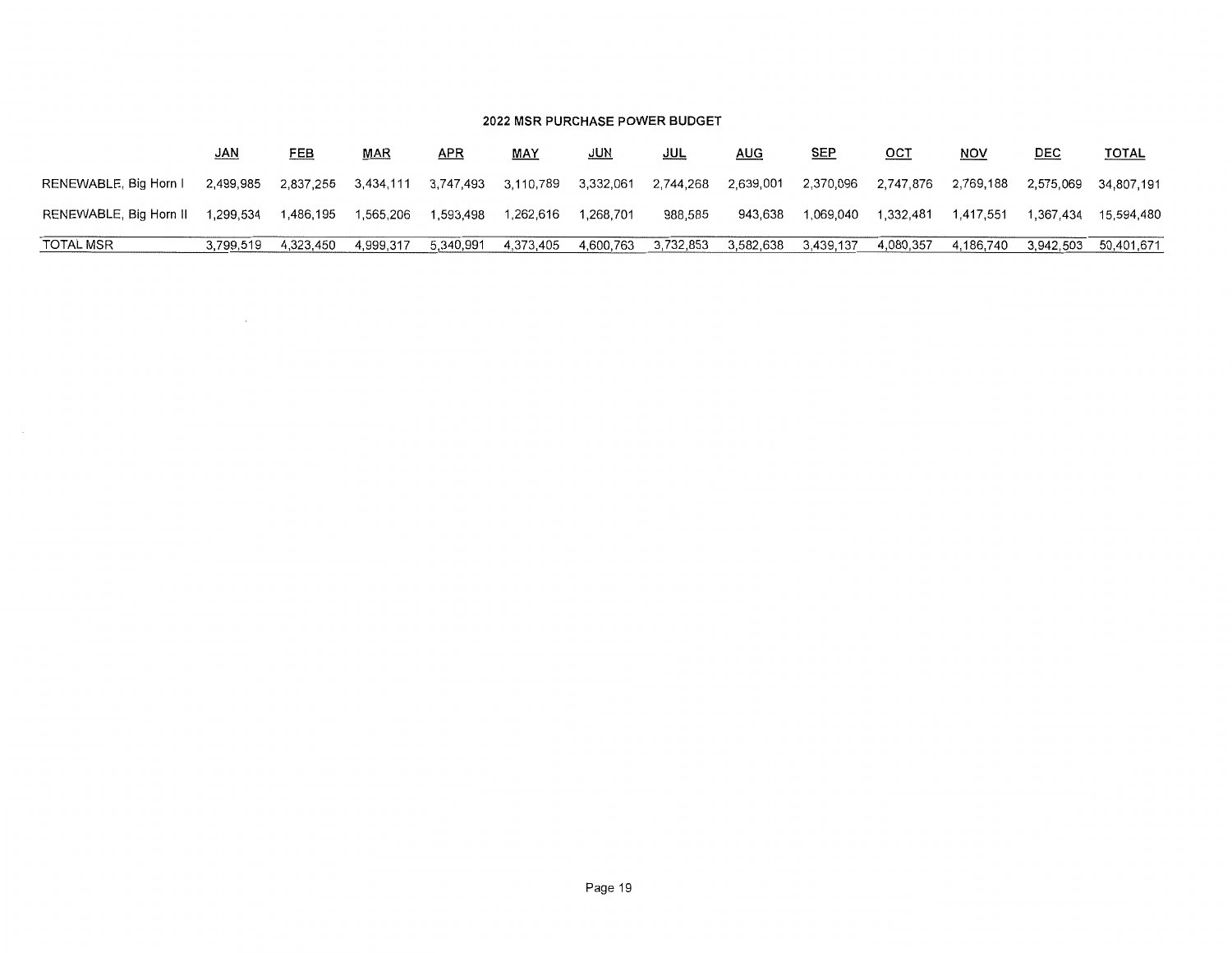|                                          |          |                  | <b>JAN</b> | FEB          | <b>MAR</b> | <b>APR</b>  | MAY         | <b>JUN</b> | JUL          | <b>AUG</b> | <b>SEP</b> | OCT       | <b>NOV</b> | DEC                  | <b>TOTAL</b> |
|------------------------------------------|----------|------------------|------------|--------------|------------|-------------|-------------|------------|--------------|------------|------------|-----------|------------|----------------------|--------------|
| Renewable Power (PPM) Big Horn I         |          |                  |            |              |            |             |             |            |              |            |            |           |            |                      |              |
| 12.5% of contract.                       | MID      | MWh              | 4,568      | 5,239        | 6,425      | 7,048       | 5,782       | 6,222      | 5,054        | 4.845      | 4,310      | 5,061     | 5.104      | 4.718                | 64,375       |
| 52.5% of contract.                       | SNCL     | MWh              | 19,187     | 22,002       | 26,985     | 29,601      | 24,286      | 26,133     | 21,226       | 20,348     | 18,103     | 21,256    | 21,434     | 19,814               | 270,375      |
| 35.0% of contract.                       | REDD MWh |                  | 12,791     | 14,668       | 17,990     | 19.734      | 16.191      | 17,422     | 14,151       | 13,565     | 12,069     | 14,171    | 14,290     | 13,209               | 180,250      |
|                                          |          | TOTAL MWh (1)    | 36,547     | 37,992       | 53,965     | 55,855      | 48,984      | 50,669     | 39,315       | 40,786     | 34,729     | 38,715    | 41,106     | 39,739               | 515,000      |
|                                          |          |                  |            |              |            |             |             |            |              |            |            |           |            |                      | 4,102,176    |
| Dollars (Energy + F&S)                   | MID      | S.               | 291,109    | 333,825      | 409,418    | 449,108     | 368,468     | 396,493    | 322,048      | 308,715    | 274,658    | 322,505   | 325,212    | 300,618<br>1,243,774 | 16,972,220   |
|                                          | SNCL \$  |                  | 1,204,429  | 1,381,161    | 1,693,919  | 1,858,134   | 1,524,495   | 1,640,444  | 1,332,435    | .277.274   | 1,136,366  | 1,334,326 | 1,345,464  |                      |              |
|                                          | REDD \$  |                  | 802,953    | 920,774      | 1,129,279  | 1,238,756   | 1,016,330   | 1,093,629  | 888,290      | 851,516    | 757,577    | 889,550   | 897,018    | 829,182              | 11,314,855   |
| Dollars (WIC Rate)                       | MID      | - \$             | 25,187     | 25,187       | 25,187     | 25,187      | 25,187      | 25,187     | 25.187       | 25,187     | 25,187     | 25,187    | 25,187     | 25.187               | 302,243      |
|                                          | SNCL \$  |                  | 105,785    | 105.785      | 105,785    | 105,785     | 105,785     | 105,785    | 105,785      | 105,785    | 105,785    | 105,785   | 105,785    | 105,785              | 1,269,419    |
|                                          | REDD \$  |                  | 70,523     | 70,523       | 70,523     | 70,523      | 70,523      | 70,523     | 70,523       | 70,523     | 70,523     | 70,523    | 70,523     | 70.523               | 846,279      |
|                                          |          | <b>TOTAL \$</b>  | 2.499.985  | 2,837,255    | 3.434.111  | 3,747,493   | 3,110,789   | 3,332,061  | 2,744,268    | 2,639,001  | 2,370,096  | 2,747,876 | 2,769,188  | 2,575,069            | 34,807,191   |
|                                          |          |                  |            |              |            |             |             |            |              |            |            |           |            |                      |              |
| Renewable Power (PPM) Big Horn II        |          |                  |            |              |            |             |             |            |              |            |            |           |            |                      |              |
| 65.0% of contract.                       | MID      | MWh              | 6,500      | 7,626        | 8,103      | 8,274       | 6,277       | 6,314      | 4,624        | 4,352      | 5.109      | 6,699     | 7,212      | 6,910                | 78,000       |
| 35.0% of contract.                       | SNCL     | MWh              | 3,500      | 4,107        | 4,363      | 4,455       | 3,380       | 3,400      | 2,490        | 2,344      | 2,751      | 3.607     | 3,883      | 3,721                | 42,000       |
| 0.0% of contract.                        |          | REDD MWh         | $\Omega$   | $\mathbf{0}$ | 0          | $\mathbf 0$ | $\mathbf 0$ | 0          | <sup>0</sup> | $\Omega$   | $\Omega$   | $\Omega$  | $\Omega$   | 0                    | $\Omega$     |
|                                          |          | TOTAL MWh (2)    | 10,000     | 11,733       | 12,466     | 12,729      | 9,657       | 9,714      | 7,113        | 6,696      | 7,860      | 10,306    | 11,096     | 10,630               | 120,000      |
| Dollars (Energy + See Note 4 MID         |          | \$               | 700.137    | 821,467      | 872,824    | 891,214     | 676,141     | 680,096    | 498,020      | 468,804    | 550,316    | 721,553   | 776,848    | 744,272              | 8,401,692    |
|                                          | SNCL \$  |                  | 376,997    | 442,328      | 469,982    | 479,884     | 364,076     | 366,205    | 268,165      | 252,433    | 296,324    | 388,528   | 418,303    | 400,762              | 4,523,988    |
|                                          |          |                  |            |              |            |             |             |            |              |            |            |           |            |                      |              |
| Dollars (WIC Rate)                       | MID      | - \$             | 34,125     | 34,125       | 34.125     | 34,125      | 34,125      | 34,125     | 34,125       | 34,125     | 34,125     | 34,125    | 34,125     | 34,125               | 409,500      |
|                                          | SNCL \$  |                  | 18,375     | 18,375       | 18,375     | 18,375      | 18,375      | 18,375     | 18,375       | 18,375     | 18,375     | 18,375    | 18,375     | 18,375               | 220,500      |
|                                          |          |                  |            |              |            |             |             | 110,435    | 110,435      | 110,435    | 110,435    | 110,435   | 110,435    | 110,435              | 1,325,220    |
| <b>Dollars (Transmission Service MID</b> |          | \$               | 110,435    | 110,435      | 110,435    | 110,435     | 110,435     |            |              |            |            |           |            | 59,465               |              |
|                                          | SNCL \$  |                  | 59,465     | 59,465       | 59,465     | 59,465      | 59,465      | 59,465     | 59,465       | 59,465     | 59,465     | 59,465    | 59,465     |                      | 713,580      |
|                                          |          | <b>TOTAL \$</b>  | 1,299,534  | 1,486,195    | 1,565,206  | 1,593,498   | 1,262,616   | 1,268,701  | 988,585      | 943,638    | 1,069,040  | 1,332,481 | 1,417,551  | 1,367,434            | 15,594,480   |
|                                          |          |                  |            |              |            |             |             |            |              |            |            |           |            |                      |              |
|                                          |          | <b>MSR TOTAL</b> | 3,799,519  | 4.323,450    | 4,999,317  | 5,340,991   | 4,373,405   | 4,600,763  | 3,732,853    | 3,582,638  | 3,439,137  | 4,080,357 | 4.186.740  | 3,942,503            | 50,401,671   |
|                                          |          |                  |            |              |            |             |             |            |              |            |            |           |            |                      |              |

NOTES:

(1) Renewable Power projected output forecast and pricing projections for 2022 & 2023 as per Martin Hopper email dated 10/4/2021 (spreadsheet: "Big Horn I Projections 2022.xlsx" and "Big Horn II Projections 2022.xlsx" )

(2) Big Horn II Dollars include \$/MWh charges for Energy per PPA Annex H, Assumes escalation of 2% on \$15/MWh effective 1-1-11; Redelivery per RA Section 2.6.1; Transmission Losses.RA Section 2.6.3 - assumes BPATS Incremental Replacement Power at \$60/MWh; and Operating Reserves per RA Section 2.6.4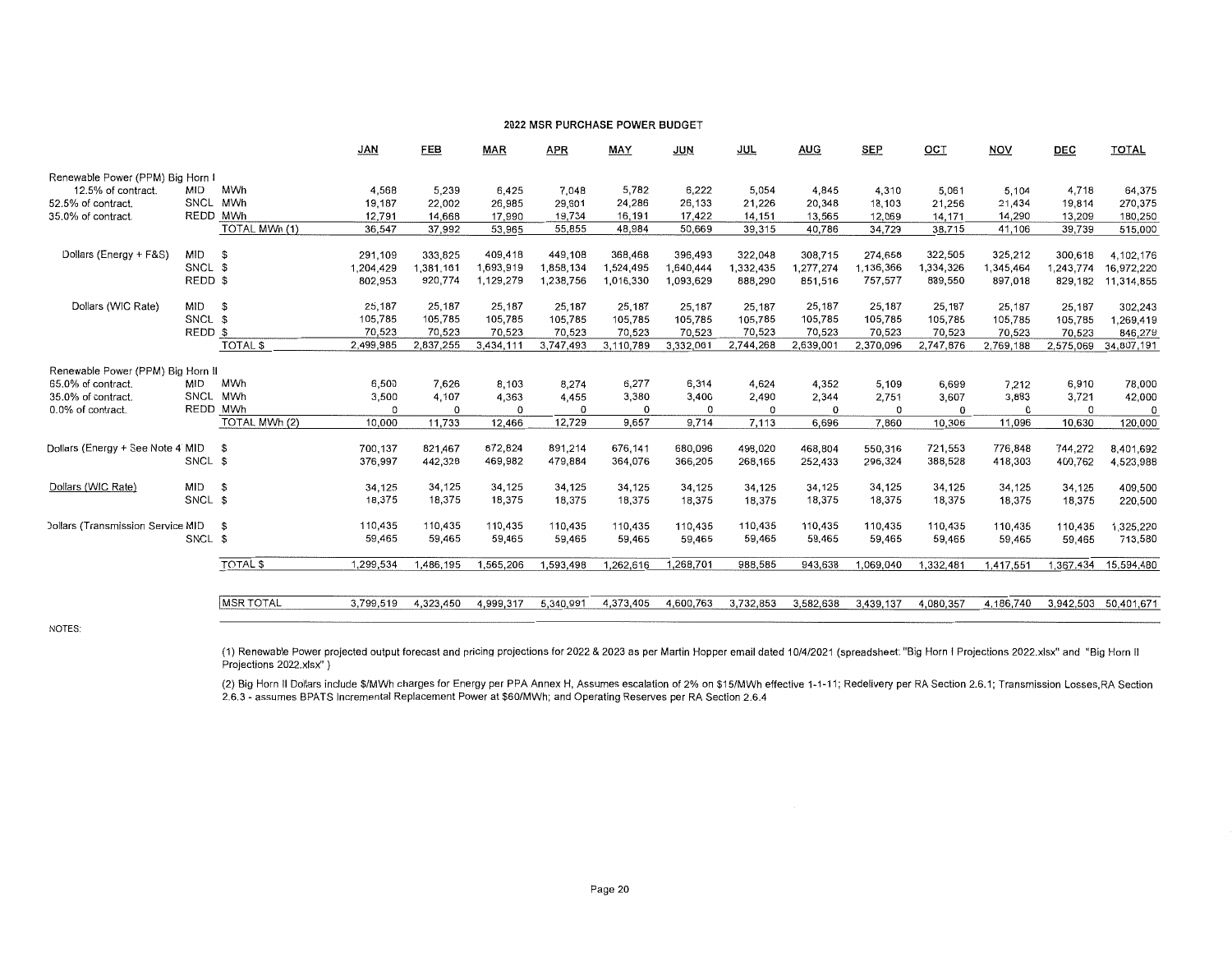|                        | <b>JAN</b> | <b>FEB</b> | <u>MAR</u> | <b>APR</b> | <u>MAY</u>                                        | <b>JUN</b> | <u>JUL</u> | <u>AUG</u> | <u>SEP</u>          | <u>OC1</u> | <b>NOV</b> | <b>DEC</b> | <b>TOTAL</b>         |
|------------------------|------------|------------|------------|------------|---------------------------------------------------|------------|------------|------------|---------------------|------------|------------|------------|----------------------|
| RENEWABLE, Big Horn I  | 2.499.985  |            |            |            | 2,837,255 3,434,111 3,747,493 3,110,789 3,332,061 |            | 2,744,268  | 2,639,001  | 2,370,096 2,757,917 |            | 2.779.314  |            | 2,584,429 34,836,717 |
| RENEWABLE, Big Horn II | 1.303.233  | 1.490.536  | 1.569.818  | 1.598.208  | 1,266.190                                         | 1,272,295  | 991,217    |            |                     | 1.339.746  | 1.425.112  | 1.374.821  | 15,649,240           |
| TOTAL MSR              | 3.803.219  | 4.327.791  | 5.003.929  | 5.345.701  | 4.376.978                                         | 4,604,357  | 3,735,484  | 3,585,116  | 3.442.045           | 4.097.663  | 4.204.426  |            | 3,959,250 50,485,957 |